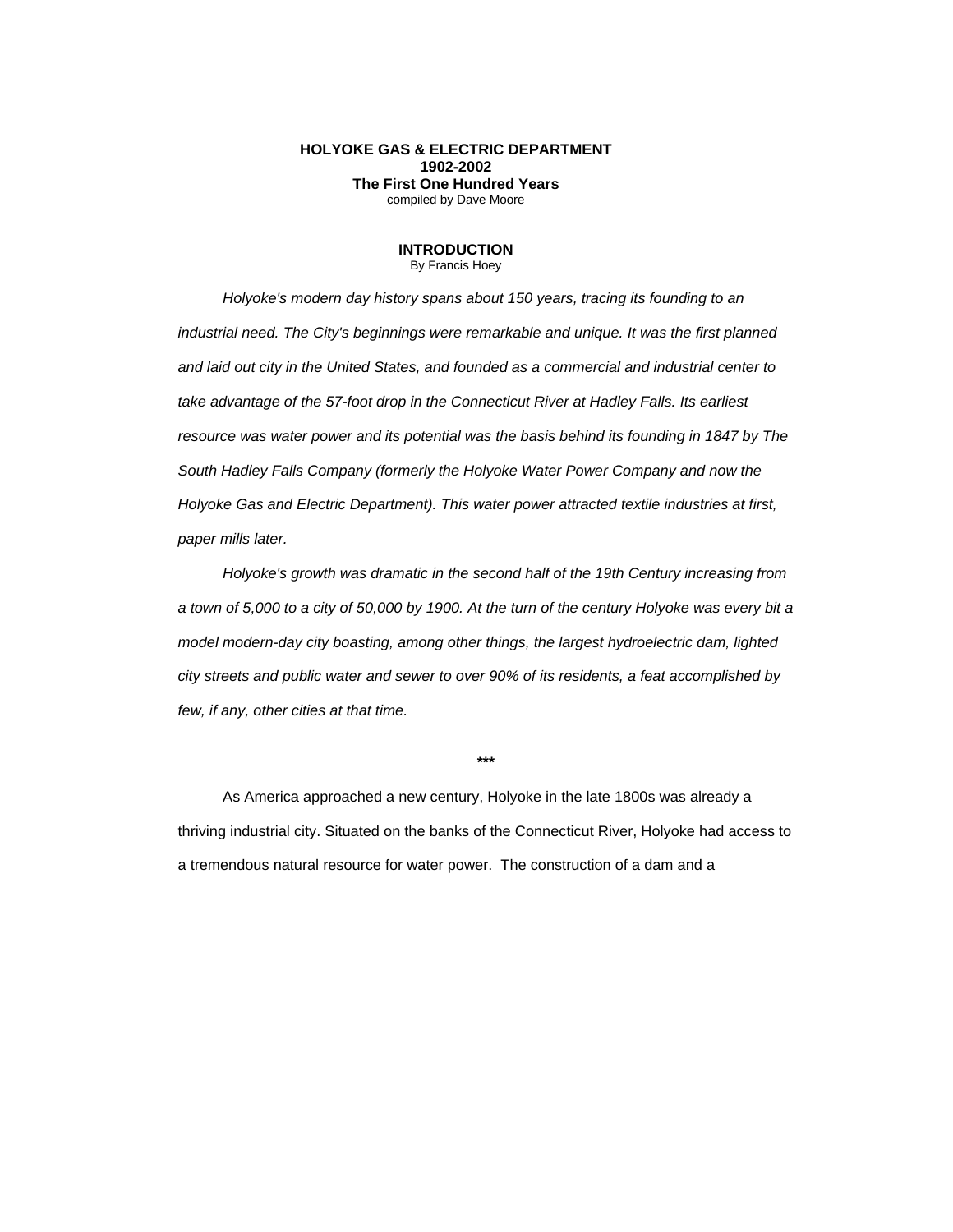sophisticated canal system, gave rise to the success of numerous textile and paper mills, and by 1889, Holyoke had already earned the nickname "Queen of the Industrial Cities." Life was good in this bustling, modern city, and its citizens, along with the rest of the country, marveled at the rapidly changing face of Industry. New conveniences, including the electric motor and the incandescent light bulb, were among the myriad of inventions, which would forever change the ways the citizens of Holyoke, along with the rest of country, worked and played.

Recognizing that electricity would provide better and more efficient illumination on its streets, this forward-looking city began converting its street lamps from gas to electricity. In 1890, the City entered into a contract with the Holyoke Water Power Company to supply its electricity for the next five years. This contract enabled the City to start reaping the benefits of electricity, though it would still be many years before any but its wealthiest citizens could afford the luxury in their homes. Nevertheless, the citizens of Holyoke had already begun to rely on the safety and convenience of the electric street lamps, and had begun to dream about the possibilities electricity might afford in the future.

As the City neared the end of the original five-year term with the Water Power Company, it was clear that the market for electricity was growing exponentially. Since there were no regulatory agencies at the time, nor any other competing power suppliers, the Holyoke Power Company saw this as an opportunity to impose an enormous rate increase on the City. The City leaders saw only two options: either submit to being held hostage by ever-increasing rate hikes which might eventually bankrupt the City coffers, or agree to a three-year contract, during which time they would construct a plan to manage their own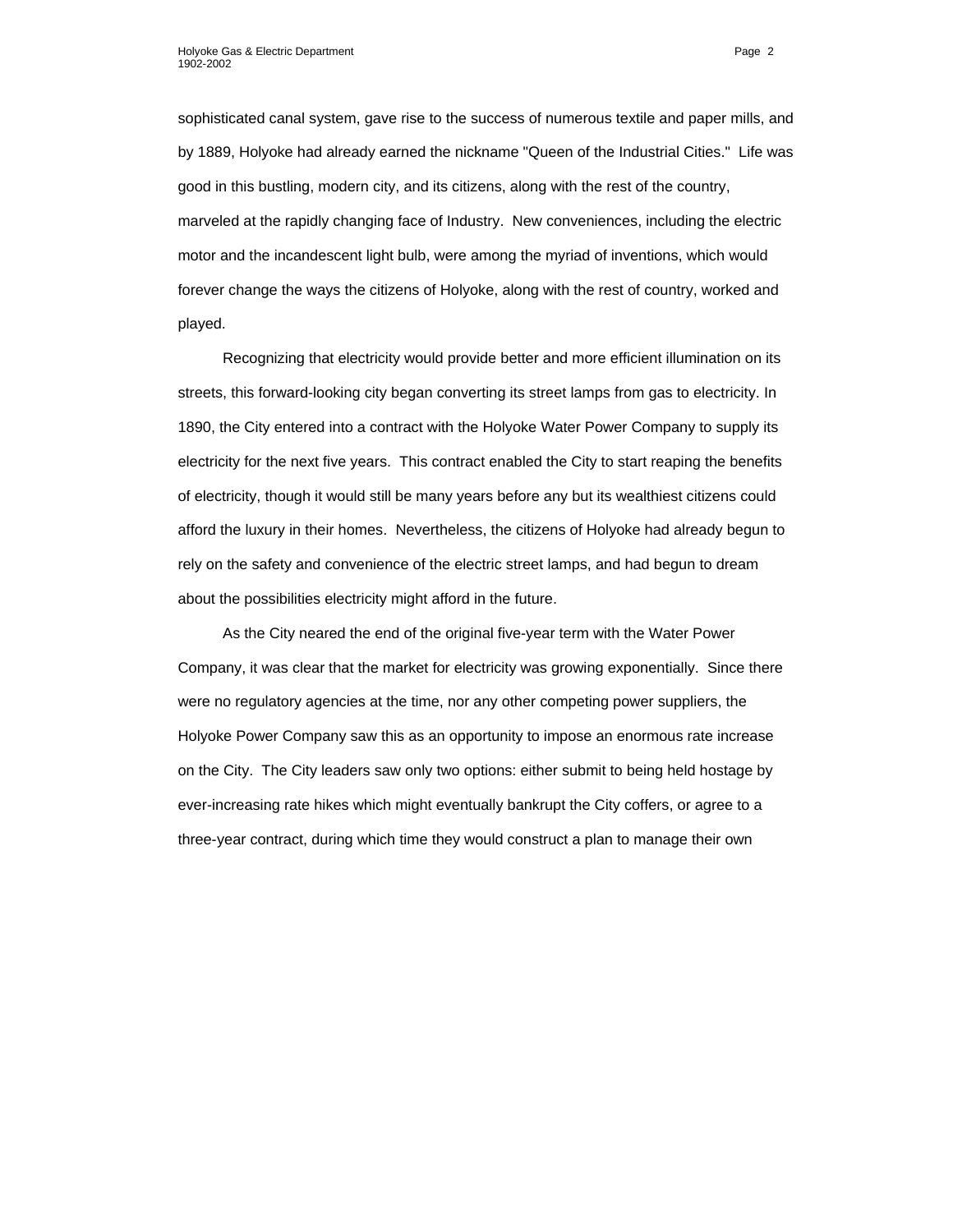power company. They chose the latter of the two options, and the first steps of establishing a municipally-owned power plant were put into motion.

On January 8, 1898, the Holyoke Water Power Company offered to sell both its gas and electric plants to the City for a price of \$1,000,000. This price tag, more than twice what the City had predicted the two plants were worth, became the catalyst for contentious debate. Advocates for a municipal plant formed the Municipal Light League, and pointed out that the Holyoke Water Power had reported to the State Gas & Electric Commission a sworn estimate of \$241,197 as the value of the two plants for the assessors. The dispute eventually ended up being settled by the Supreme Judicial Court, but not until after a total of 109 hearings had taken place in Boston and Springfield. The combined value on the plants was determined to be \$706,543; with litigation costs of \$103,004.40, it brought the total purchasing price to \$809,547.40. The formal decision was pronounced on November 18, 1902, and the court set December 15, 1902 as the date the City would acquire the gas and electric plants.

The HG&E's first year was one of rapid growth. At the time of the transfer from the Holyoke Water Power Company to the Holyoke Gas & Electric Department, the buildings and electric stations were in good condition, but the electrical equipment was already obsolete and overloaded. Thus, on the very first day of operation the Department implemented an equipment upgrade and addition program that it has sustained throughout its existence. By the end of 1903, HG&E's customers had increased in number from 273 to 340, and two dozen transformers had been added to the original eight, bringing the total up to 32.

With very few exceptions, the staff that had run the Holyoke Water Power Company stayed on to manage the new Gas & Electric Department. Mr. William H. Snow, Gas Works Superintendent, was named Manager of the new Department, and Mr. A.W. Darby was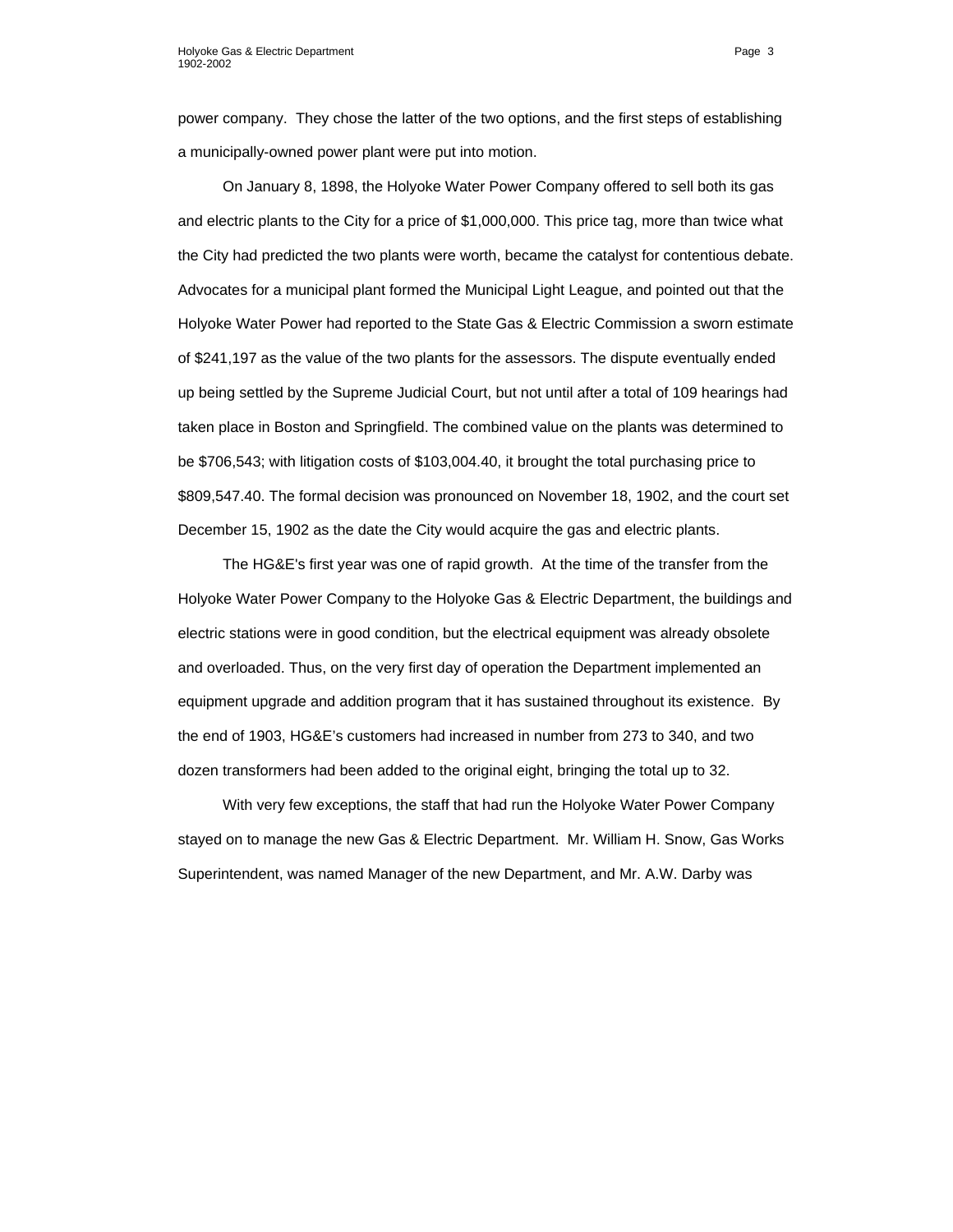assigned to aid him in the Electrical Department. The selection of these two men at that critical moment in the fledgling Department's history was most significant. Municipal power ownership was a new and interesting idea, but a concept still in its infancy. There were, at the time, similar plants in existence around the country which might be looked to as models, but no testimony to the certainty of the success of such a venture. In addition, the Holyoke municipal power situation was a unique one, in that its Charter and enactment immediately placed it into direct competition with the already existing Holyoke Water Power Company. Superior management would be crucial at this time, and Messrs. Snow and Darby were about to set the tone for the next 100 years.

Snow was lucky in that he had the complete support of the local government, including the very powerful Mayor Arthur B. Chapman. A local newspaper, several years later, reported that, "Mayor Chapman backed up Mr. Snow to the limit. After a while people learned that the Gas & Electric Department was being run for the benefit of the City, not a Department to furnish promotions for politicians and their friends." But Snow was also a strong, capable manager on his own, one with intense convictions to which he clung unwaveringly. The same article states, "Mr. Snow holds the City record for saying no more times to the would-be position fillers, petty politicians, place hunters and like hordes that immediately swooped down upon the Department when it was organized, than any living man...there were regular choruses of rage that used to waft out from the City Hall...The Board of Alderman even refused for some time to vote money for Mr. Snow's salary [because] they were so peeved over his refusal to allow his department to become a picnic ground for the place hunters." Once City Hall accepted the strength of Snow's convictions, calmer days followed. But not for long.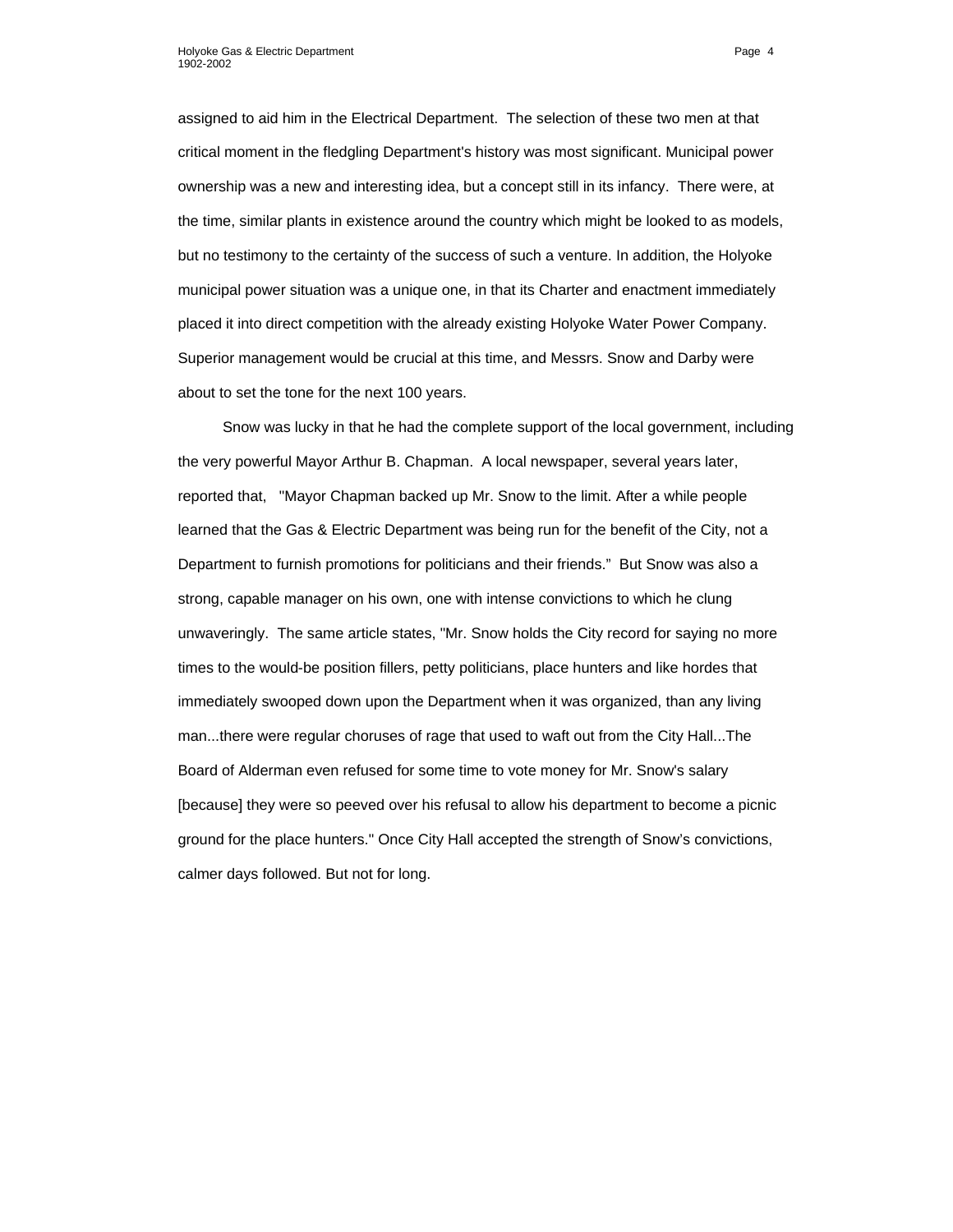Just five months from the time of sale of the plant and its franchise rights the Holyoke Water Power Company, with the concurrence of the Mayor, went to the Massachusetts Legislature and asked for renewal of its franchise, claiming that the new Department was unable to serve the growing needs of the City. The Legislature agreed and a limited franchise was given back to the Holyoke Water Power Company. HWP was allowed to serve customers with power loads greater than 100 hp. Thus, in 1903, the second year of operation for the Holyoke G&E, an extremely significant factor was introduced that would cause 100 years of contentious competition.

William Snow continued at the helm of the G&E for the next decade. He left in 1912 for a new position in New Bedford, Massachusetts. But the role he played in guiding the infant G&E was undisputed. He'd taken over a fledgling company, inefficient and nearly obsolete, and on his first day as Manager, begun a process of rapid plant and facility expansion and renovation, which allowed the new City department to meet every need for electric power that was requested of it. Not a single customer was turned away. In addition Mr. Snow set the way for all future managers by making it clear early, that the Gas & Electric Department belonged to the citizens of Holyoke, and its Manager and staff would run it accordingly.

\*\*\*

Like every other U.S. industrial city at the time, Holyoke and its new Gas and Electric Department were on the cusp of a period of tremendous expansion. Suddenly, the Gas & Electric Department, created, for the most part, to help the City and its citizens get control of the cost of street lighting, found itself immersed in a second Industrial Revolution, one driven by the demand for electric power. Holyoke was in the midst of giant growth in new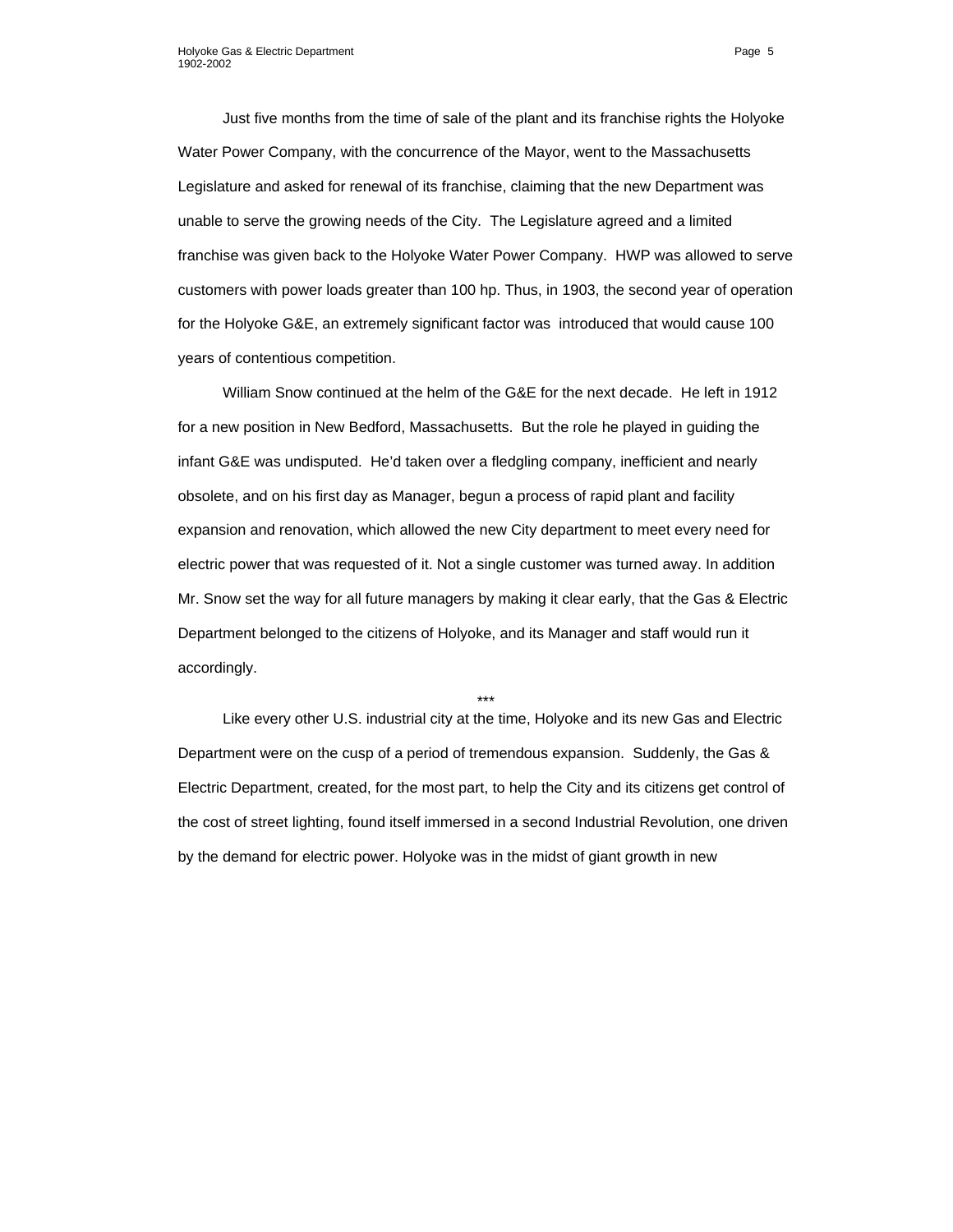businesses, and all the newcomers needed electric power to energize motors to manufacture their products. At the same time, the City begins to see a significant rise in its residential customers. To its residents, it seemed that new household gadgets, which would ultimately grant them the luxury of more leisure time, were coming onto the market faster than they could be acquired.

Throughout all these early years the infant gas and electric department somehow met the need. Most important, the new department kept up with an ever-increasing demand far greater than any one could have considered in 1902, and met the demand head-on with a pledge to the public that exists in the Department 100 years later.

The early years saw great need for plant and facility improvement and expansion. This was done without a dime of taxpayer funds. All funds necessary for capital expansion and improvement were raised then as now with bonds and repaid with interest out of Department revenues. This is the same concept that supplied the funds to originally purchase the Department in 1902.

The Gas & Electric Department's philosophy of providing reliable service at the lowest possible rate was established early on in the Department's history. In 1904 the Department offers its first glimpse of its rate setting practices, and of the ways in which it intends to treat its customers. The Annual Report states, "Commencing with December 1, 1904 the Department will charge the city \$90 per street park light instead of \$100 as heretofore." This process continues, despite the ever-increasing costs of necessary updates to the electrical plant and equipment, which are necessary to meet the ever-increasing demand for power. As the Department's customer base continued to grow, it found by 1907 that the substantial increase in business allowed it to further reduce the per street lamp charge to \$60 annually.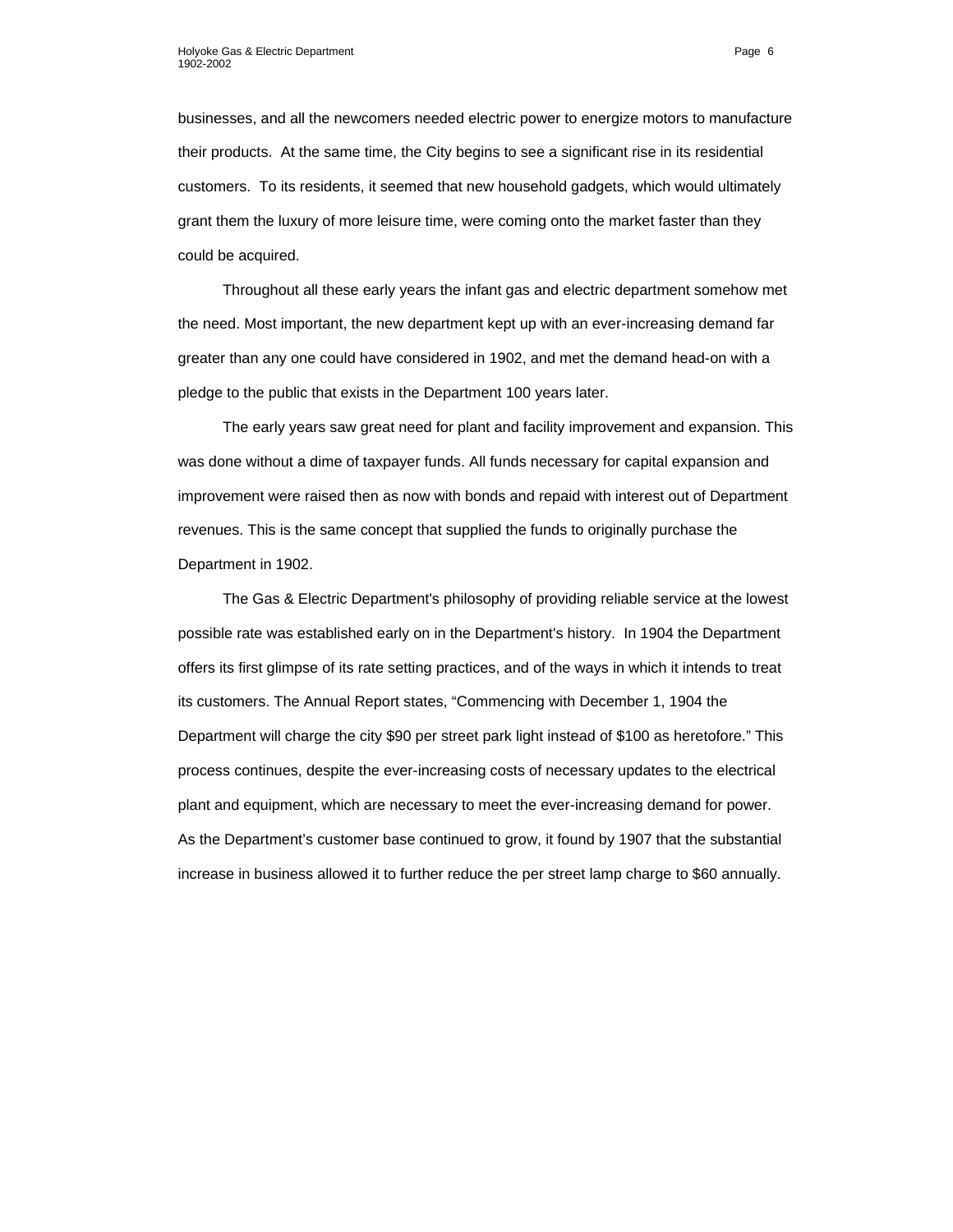Reductions were reflected in residential rates, as well. As stated in the Department's Annual Report of 1907, "Owing to this increase [in business], it is found practicable to reduce the price of electricity for lighting from 10 cents per kilowatt to 6 cents...a reduction of 40% in the price. Commencing with the first of February, 1908, the price will be 8 cents with 2 cents discount per kilowatt on all bills paid on or before the 10th of the month, making the net price 6 cents per kilowatt."

By 1916, the use of electricity was well established in Holyoke. Though the City had seen enormous growth, the G&E remarkably kept electric rates affordable. According to an annual report of the time, "the last year that the plants were operated by a private company, the City paid \$28,346.38 for street lighting, at which time the city had but 263 street lamps in use. For the year 1916, the city paid the department \$31,230.16 for street lighting. In 1916 there were 1,041 street lamps in use." In other words, in the 14 years the City had operated the Gas & Electric Company, the cost of paying for street lighting increased just slightly more than 10%, even though the number of street lights it operated had increased by more than 400%!

The years from 1912 up to the U.S. entering World War I were not unlike previous years, in that both the City and this Department experienced tremendous growth. John J. Kirkpatrick, took over as Manager upon William Snow's departure in 1912. Kirkpatrick was both a trained engineer and a well-known public power advocate. He had served as a member of the Municipal Light League, which helped create the original Department, and he was ready to take it to the next level. Under his guidance, the HG&E expanded in both the gas and electric aspects of the business. Kirkpatrick was responsible for the addition or

\*\*\*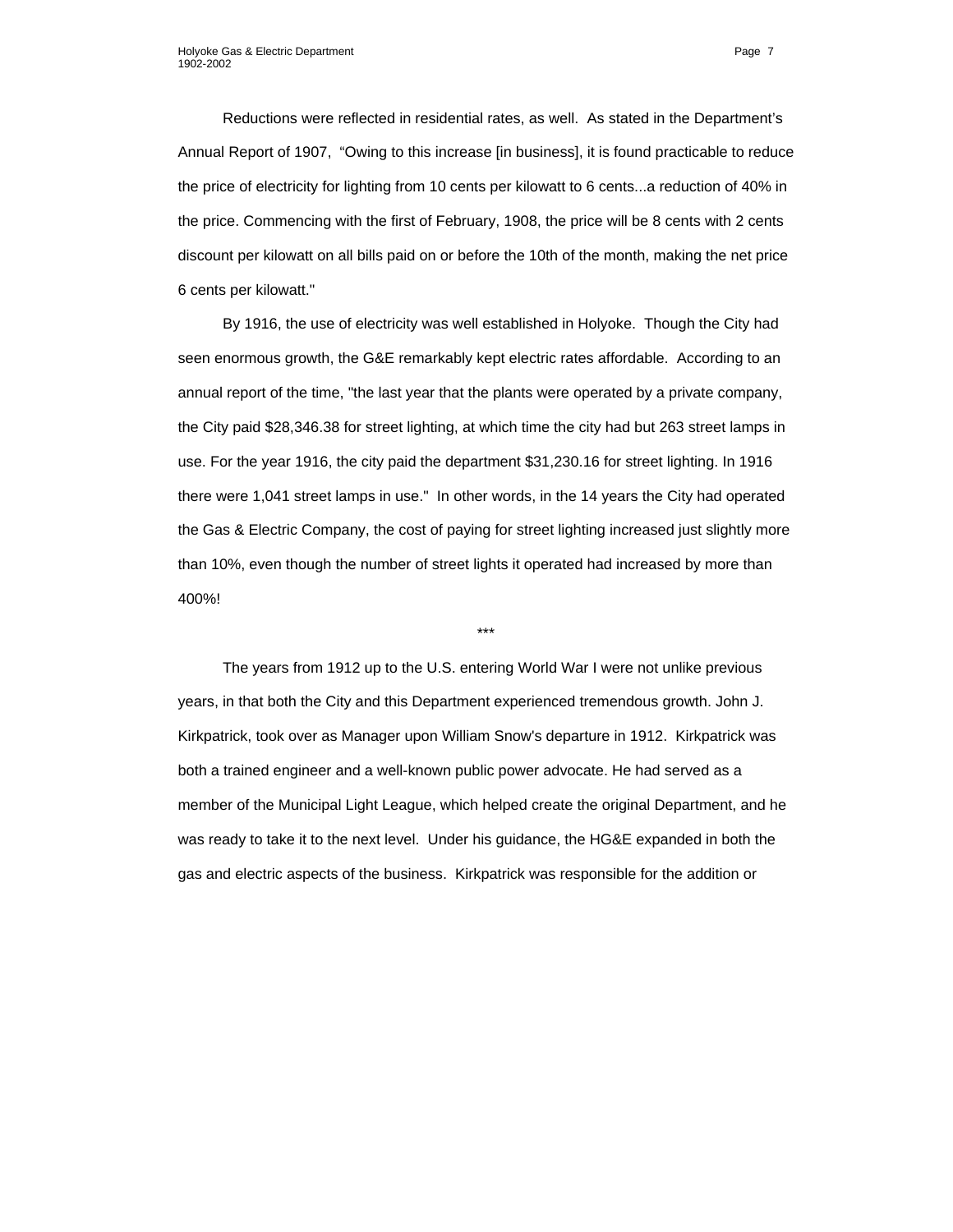replacement of boilers, turbines, turbo generators, pumps, and condensers, providing the once-underpowered Department with the capability to produce an abundance of hydro- and steam-electric power, and also enough gas to more than adequately meet the needs of every customer. In addition, Kirkpatrick and his staff implemented a plan to bury conduit and wires in the main part of the City, and the overhead distribution system was also expanding in order to keep pace with the northward and westward growth of the City. 1913's Annual Report states, "About 17 miles of wire and 286 poles have been added to the overhead distribution system, which includes the line run to Smiths Ferry; 24 transformers and 1,054 new meters were set. There are now in service 5,197 electric meters."

During Kirkpatrick's second year as Manager, the Gas & Electric Department contracted with the neighboring Town of South Hadley to supply them with electricity, a significant milestone for a 12 year-old electric company barely on its feet. The Department's expansion and much-improved efficiency, not only allowed the G&E to satisfy the needs of all its commercial and residential customers in Holyoke, but also to generate enough excess power to sell at a fair but profitable rate to a friendly neighbor.

The management was now beginning to gain a greater understanding of its role as a public power entity, and of its responsibilities to the community it served. In a manner most uncharacteristic of a profit-making venture, the Gas & Electric Department proved that it valued its human resources as highly as its corporate ones. According to an annual report, "Several mains were laid in various parts of [Holyoke], which resulted in improving the gas pressure through the City. Under ordinary conditions, the major part of such work would be distributed over a period of years, but owing to the general business depression, which affected this City as badly as any city in the country, it was thought advisable to do an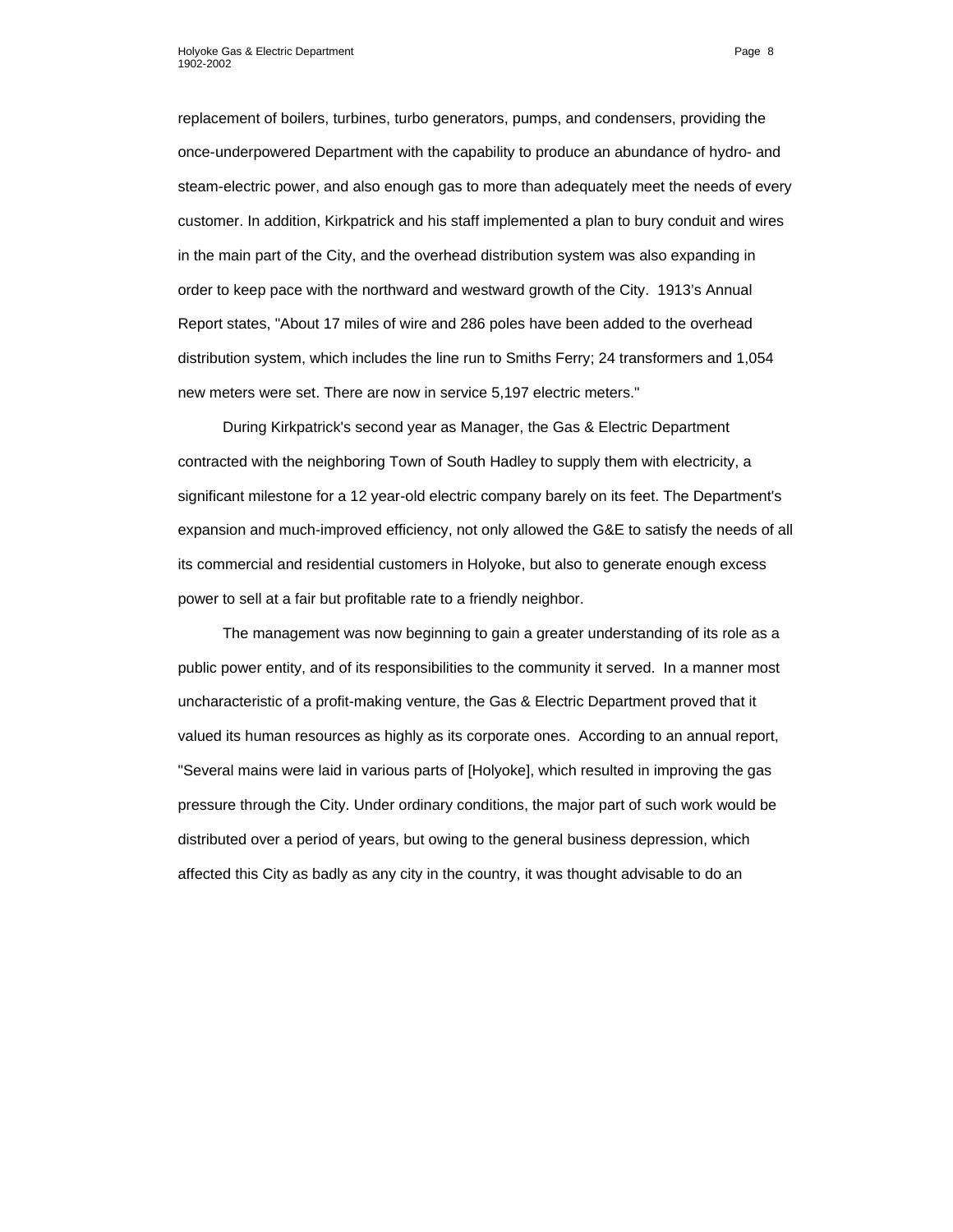unusual amount of this work in order to give work to the unemployed." The infant Gas & Electric Department and its new Manager were growing up fast. The City was the beneficiary.

\*\*\*

The war that started in Europe in 1914, the war that so many in Americans hoped to avoid, inevitably engaged the whole world. Holyoke was not, of course, exempt from the intense pressure that was put upon American industry. The greatly inflated wartime costs of wages and gas, oil, coal and other materials increased operating expenses for the G&E dramatically. But because the Department was stable and properly managed, its customers saw only a slight rise in the price of gas, and virtually no increase in electricity consumed for either domestic or commercial purposes. Electricity at this time was still being sold at the rate of six cents per kilowatt, the same price it had been in 1908. America knew that the world was watching and there was great pressure for American Industry to produce in great quantities and to contribute to the war efforts.

With most young men on their way overseas to serve their country, one of the most pressing problems facing Industry, was finding the necessary skilled workforce. Many companies offered previously-unheard of wages to able-bodied men who would leave their current employer to work for them. But because of the progressive way it had treated its employees in the past and the civic gestures that put people to work with good jobs during recent bad times, Holyoke's Gas & Electric's workforce remained true to its employer. The Department had instilled a spirit of loyalty in its employees, and the management acknowledged their behavior in its Annual Report. "The City owes a debt of gratitude to the many loyal workers in the Department who resisted the temptation to leave their work for greatly increased wages offered by surrounding manufacturers. We admire their loyalty and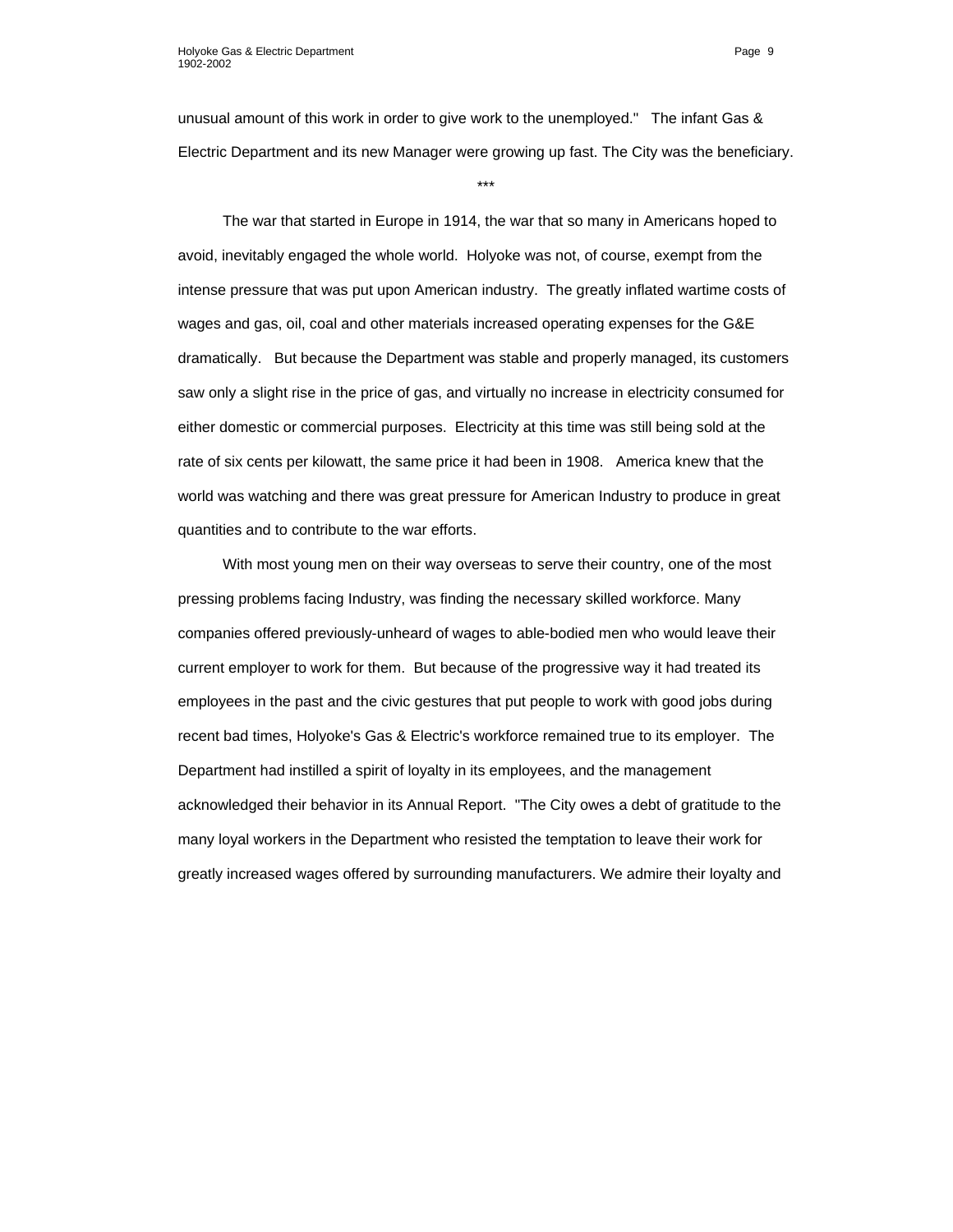appreciate the sacrifices they made." Each wartime annual report also included a list of HG&E employees who entered the service of the United States. The list always concluded with "they will be welcomed back into the Department as soon as the Government releases them."

The Department continued to mature, and it made remarkable progress during the war years, in spite of tremendous financial pressure. Customers had steady rates and steady supply; Holyoke's citizens had steady jobs. When the world was in turmoil, the Gas & Electric Department, still not quite 20 years old, was stable and in control of its mission.

\*\*\*

Notwithstanding the severe pressure during the war years, the new Holyoke Gas & Electric Department's first two decades were years of great triumph and, for the most part, tranquility. In 1922 an act was approved by the Board of Alderman to establish a commission to oversee the Holyoke Gas & Electric Company, the members of which would be residents of Holyoke, appointed by the Mayor. By establishing the Commission, the City leaders made possible the independence that the rapidly growing and progressing department needed to firmly establish itself as a professional organization committed to sustaining its mission, and placed the City firmly on the road to continued success. Because of its enactment, the Commissioners could act as a Board of Directors of the Department whose sole role is that of setting and guiding policy and allow the Manager to act properly as Chief Executive Officer, responsible for the operation and financial results of the Department. In 1922, the Holyoke Gas & Electric Department, publicly-owned for the benefit of its owners, became a real business.

\*\*\*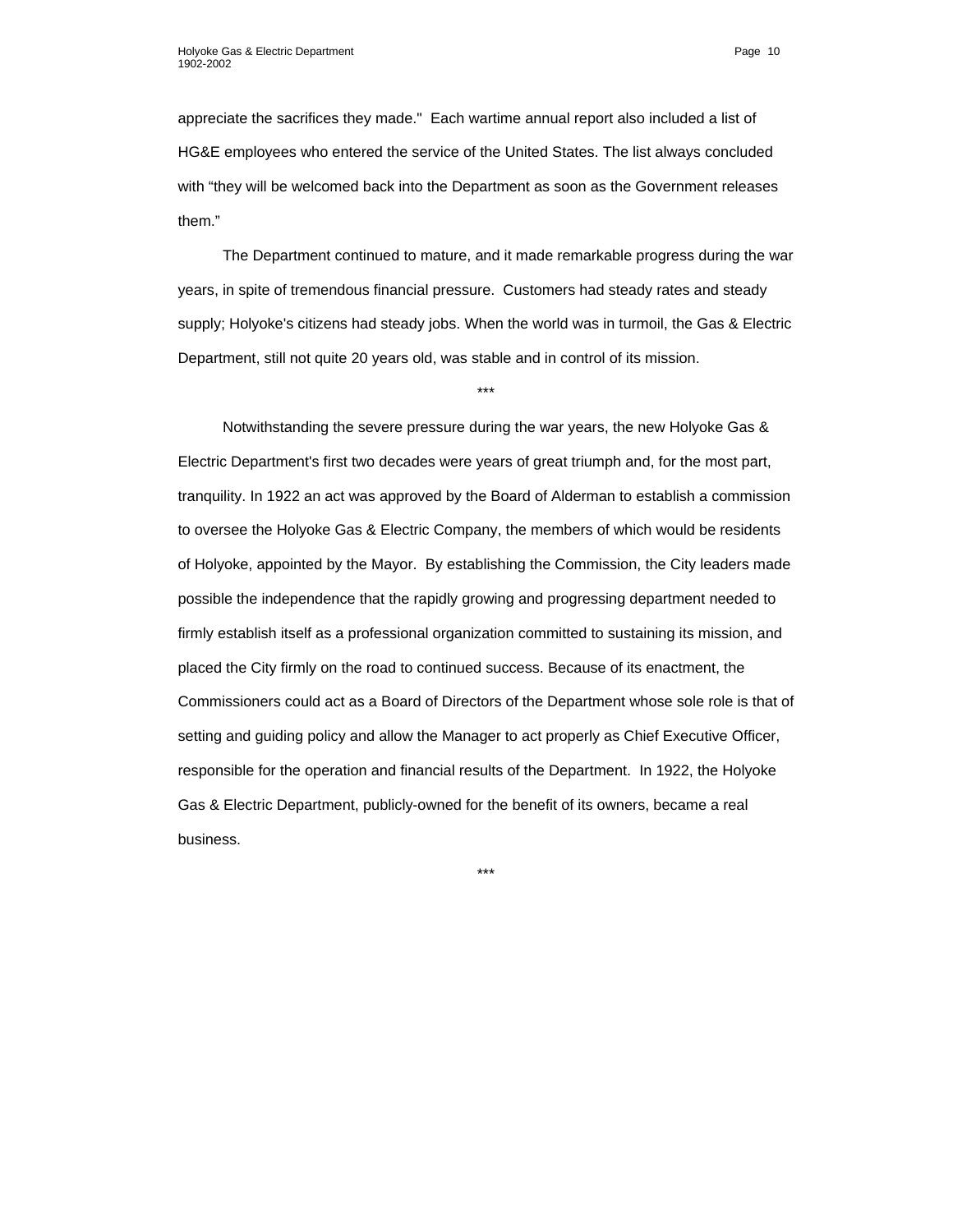The Roaring 20s swept across America and into Holyoke as well. Things changed fast in society. The Holyoke Gas & Electric Department continued to expand and improve. Items of great significance during this period were the connection of the City Gas Department with the works of the Springfield Gas Light Company. This connection, laid as a six-inch main across the Willimansett Bridge, would allow emergency service for both Departments. A similar electric connection was made with the Holyoke Water Power Company to supply electric power during an emergency. And the connections were made not a moment too soon.

On an autumn day in 1925, a giant turbine owned by the Department burned out, leaving the City without power. But service was restored in only eight minutes, with the use of the emergency connection. This incident heightened the understanding that in spite of the fact that the Holyoke Gas & Electric Department and the Holyoke Water Power Company were fierce, every day competitors, adequate connections must be in place on both sides to prevent catastrophe. But this incident was insignificant, compared with what would be in store for Holyoke in 1927.

During the last week in November of that year, an unprecedented flood hit Holyoke. An Annual Report recounts, "The flood at its highest filled every cellar at the Gas Works and flowed over the yard where coke was stored, washing away about one thousand tons of coke. The railroad sidings were submerged and out of commission for about ten days. During the time the plant, because of the high water, was unable to function. Gas was supplied to the City by the Springfield Gas Light Company through a connection at our mains on Canal Street, which was installed in the year 1925." The flood had ravaged much of the City, but its residents never suffered a loss of power.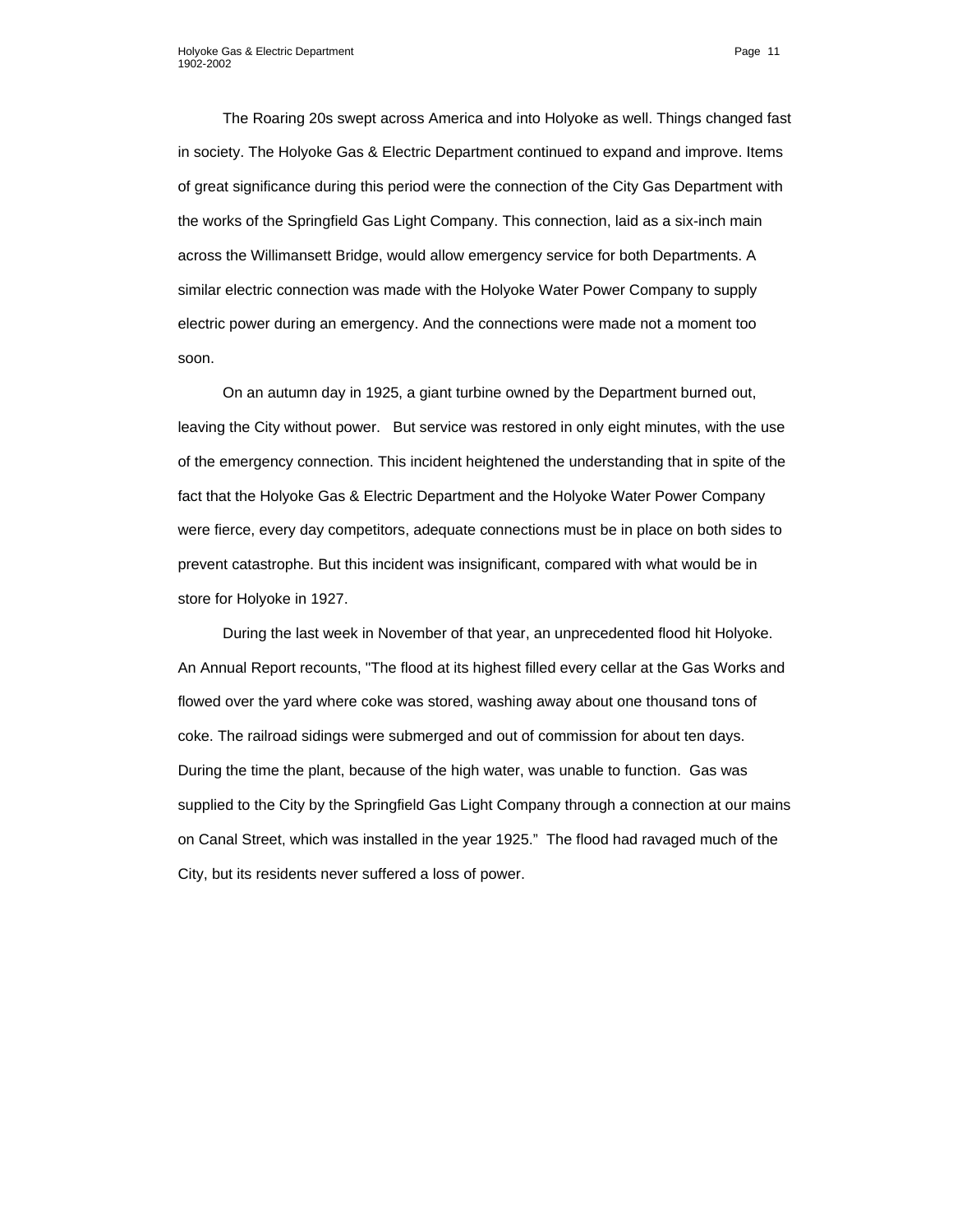The 1920s roared on, and the 1930s loomed large. And so arrived the Great Depression.

\*\*\*

The young Gas & Electric Department had seen poor economic times in 1915 and throughout the post-war early 20s, however nothing could prepare the nation, Holyoke, and the Gas & Electric Department for the climate of the 1930s. The stock market crashed in 1929 and only hastened what was inevitable: The Depression had begun and no one would be spared its agony. Once again, Annual Reports illustrate this most clearly: "Worldwide depressions are no respecters of persons, firms, corporations or property. Each must pay its toll in proportion to its ability to pay. Municipal plants are not exempt from its destructive influences. During the present economic depression the receipts of this department have decreased yearly for the past four years, while the accounts receivable show an increase each year of the depression."

Under the strong leadership of Manager Kirkpatrick, the Department fought though these perilous times, keeping its employees and customers utmost in mind. The Department deposited nearly \$200,000 a month into the City's Treasury for the benefit of its citizens, and charged the City no interest on those funds, a gesture that saved the City a great deal of money at this critical time. In addition gas and electricity was always made available to the City's ever-increasing number of needy residents. The newest City department helped sustain its own residents. An additional reduction in gas rates was provided to the City's largest gas consumers to try to aid these financially-staggered manufacturers. Furthermore the Department decided to take funds already approved for a new gas holder, and earmark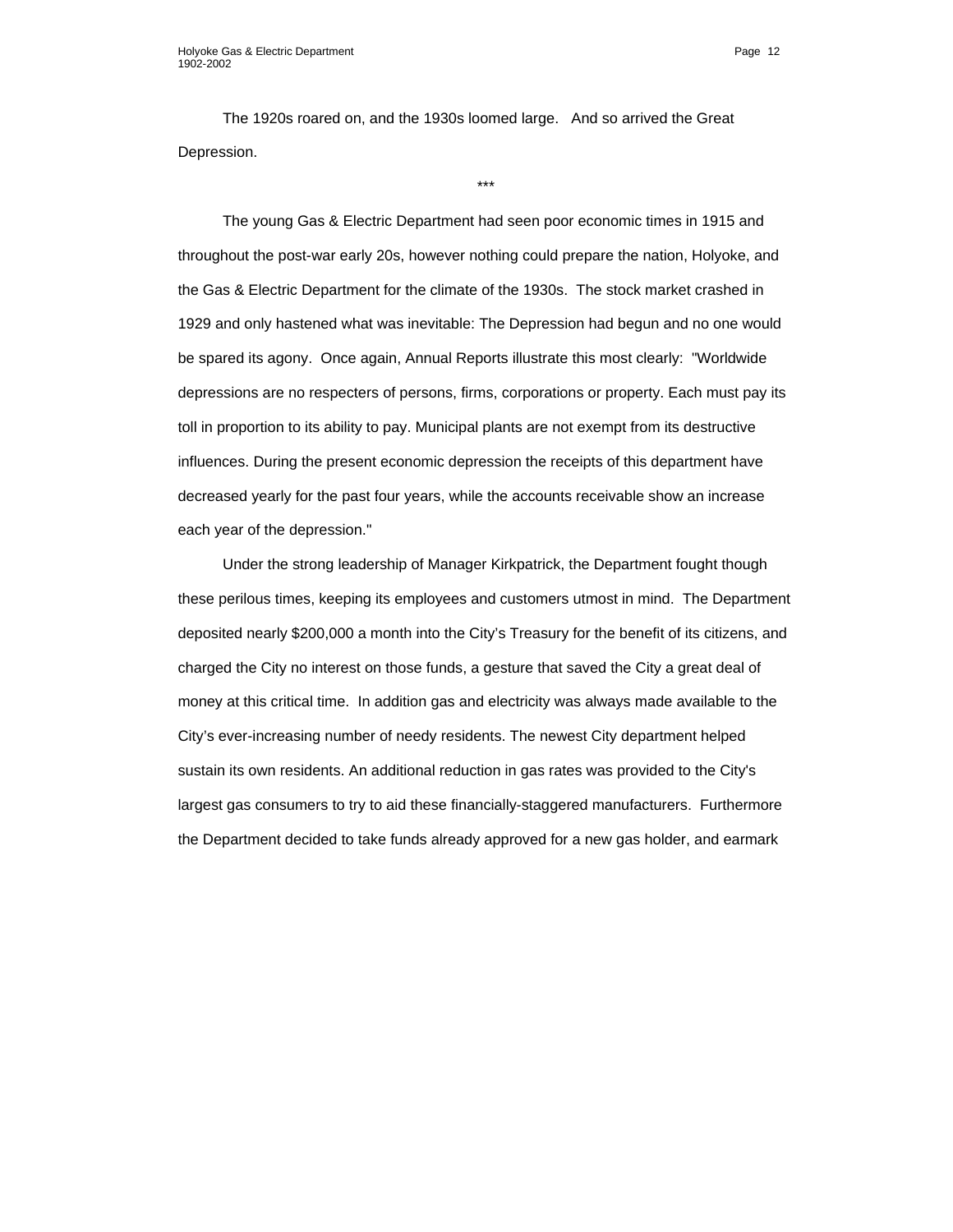them instead to extend the underground conduit system, thereby helping to relieve the intolerable unemployment situation.

In 1929, an event occurred that would help the HG&E shape its future relations with the City. An account from the Annual Report of 1930 states, "In 1929, shortly after the opening of the year, the Mayor attempted to take about \$100,000 from the receipts of the Department and apply it toward the reduction of taxes. This attempt was not successful, but it led to open hostility."

The Department stood its ground, protecting its profits for the good of the public. Thus, at the height of the Depression, the Department made the final payment on the original bonds that were used to purchase the Department in 1902. The last payment, made on December 1, 1932, like all payments before it, was paid for with funds solely from the earnings of the Department.

The Depression and world upheaval continued throughout the 1930s, but in spite of all this misfortune, the Holyoke Gas & Electric Department persevered. As if the country's worst ever economic depression was not enough, the Holyoke Gas & Electric Department was severely tested by the flood of 1936. Emergency interconnections of gas and electricity kept the Department operating. An account for the 1936 Annual Report stated, "A record breaking flood that was widespread enough to be effective in a dozen states swept through the Connecticut River Valley last March, causing a loss of millions of dollars to homes, business and industry. Machinery, tanks, gas oil in storage, coal, coke and other supplies were washed away. Railroad sidings were demolished. Two 12,000- gallon oil tanks having become separated from the cars to which they were attached, floated around like corks on the water. Waves, comparable only to the ocean's surf, banged these tanks against building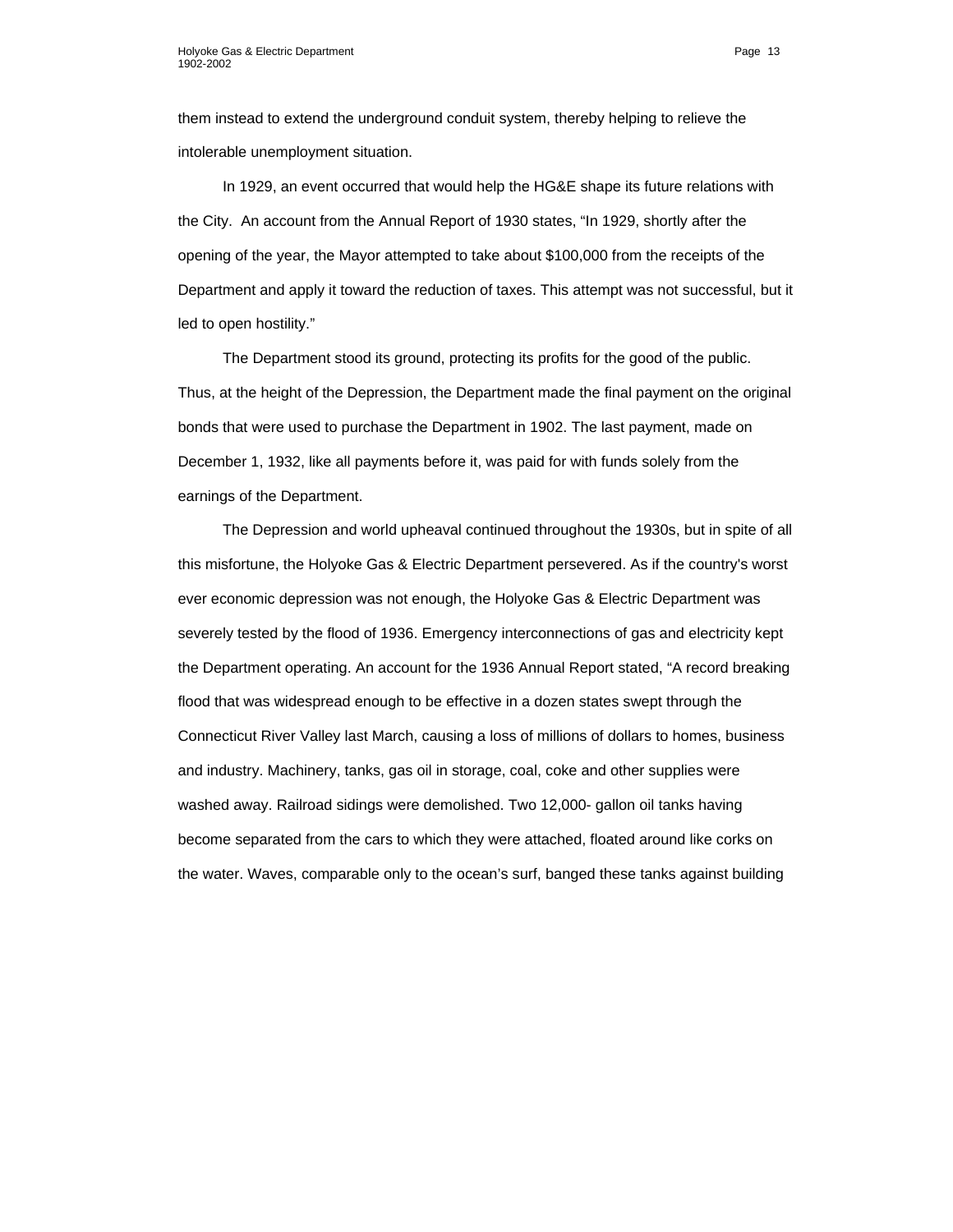after building." Holyoke's strength was again tested two years later when a hurricane, of previously unheard-of proportions, hit the City in 1938. The City --and the Gas & Electric Department -- survived it, and brought that unforgettable decade to a close.

\*\*\*

The front page of the Holyoke Daily Transcript for September 14, 1940 displays a photo of the New England Telephone Company building on the corner of Maple and Suffolk Streets, which the Department, that day, agreed to purchase and make its new headquarters. Ominously, the headline above the photo, laid out in extra large type, states, "Conscription Bill Passed". Shortly thereafter, America was plunged into war for the second time in that century. Just over a year after the purchase of its new building was announced, the G&E opened its new Headquarters. Manager John Kirkpatrick used the occasion to announce, at the very height of the war in Europe, that all 17,500 domestic customers would have their November electric bills cut by 50%. The announcement came as a complete surprise to the customers.

Kirkpatrick, as master Manger and wartime morale booster, used another public gathering at which he was a guest speaker during the early war years as a forum to praise the Gas & Electric Department and its employees. As quoted from a local newspaper, he said, "The success of [power] plants...whether municipal or privately owned is not due to the management. It is due to the excellent organization. There is no better group anywhere giving service night and day with great loyalty. Many of the group are underpaid. They give service that no private company could give."

As had the First World War, this new war impacted everyone and everything. An Annual Report of that time notes that, "1943 was a year during which the Federal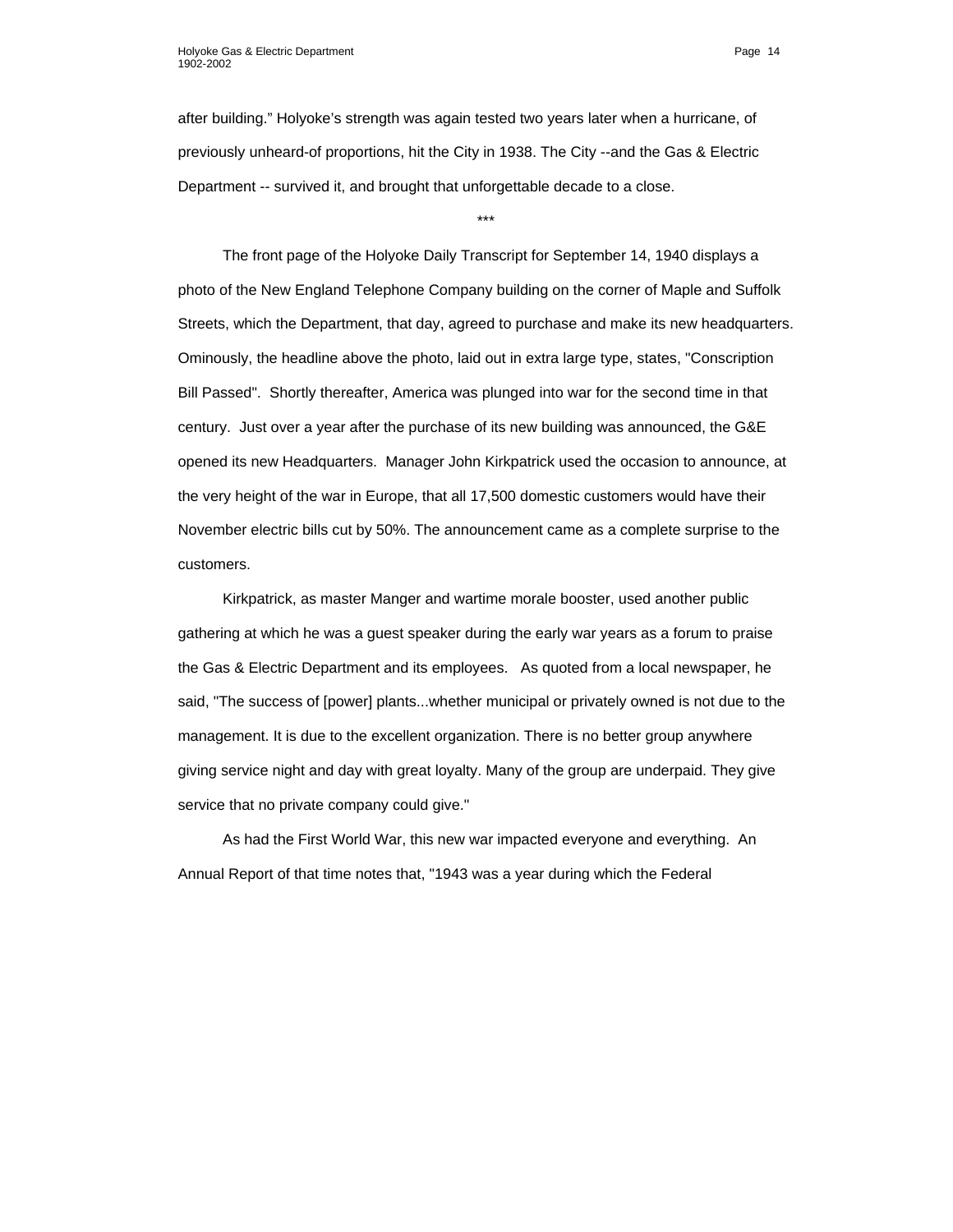Government dictated orders regarding the wages, supplies, operation, maintenance, additions, inventories, purchases, sales and rates. . . . Everything was controlled, from the price of coal in the boiler room to the size of prospective customers who could be supplied with either gas or electricity. It seemed as if everything which was urgent enough to be permissible to purchase increased in price, but as a utility, the selling price of our products were frozen, and therefore could not be increased."

Nevertheless, the Department abided in its efforts to aid the war, and it authorized an expenditure of a quarter of a million dollars for the purchase of war bonds.

In 1944 the Commissioners approved a proposal to reduce the work week from 48 to 40 hours. Again, the Department's commitment to its employees was evident, and it mandated that no employee receive a reduction in wages. The 1944 Annual Report states, "Under the new schedules, the same total amount of wages formerly paid for 48 hours actual work will now be paid for 40 hours work."

By 1945 the Allies sensed victory in Europe and Asia, and the world knew the war would be over soon. The Second World War had taken its toll in loss of lives, ghastly injury, and mass destruction of property, but life went on in Holyoke and at the Holyoke Gas & Electric Department. It had to. It was expected.

\*\*\*

The Holyoke Gas & Electric Department would soon survive another test, but not without great loss. After serving as Manager for 32 incredible years, John J. Kirkpatrick died in 1945. He had led the Department from late adolescence into early maturity. The Holyoke Gas & Electric Department was 43 years old, had survived and prospered through a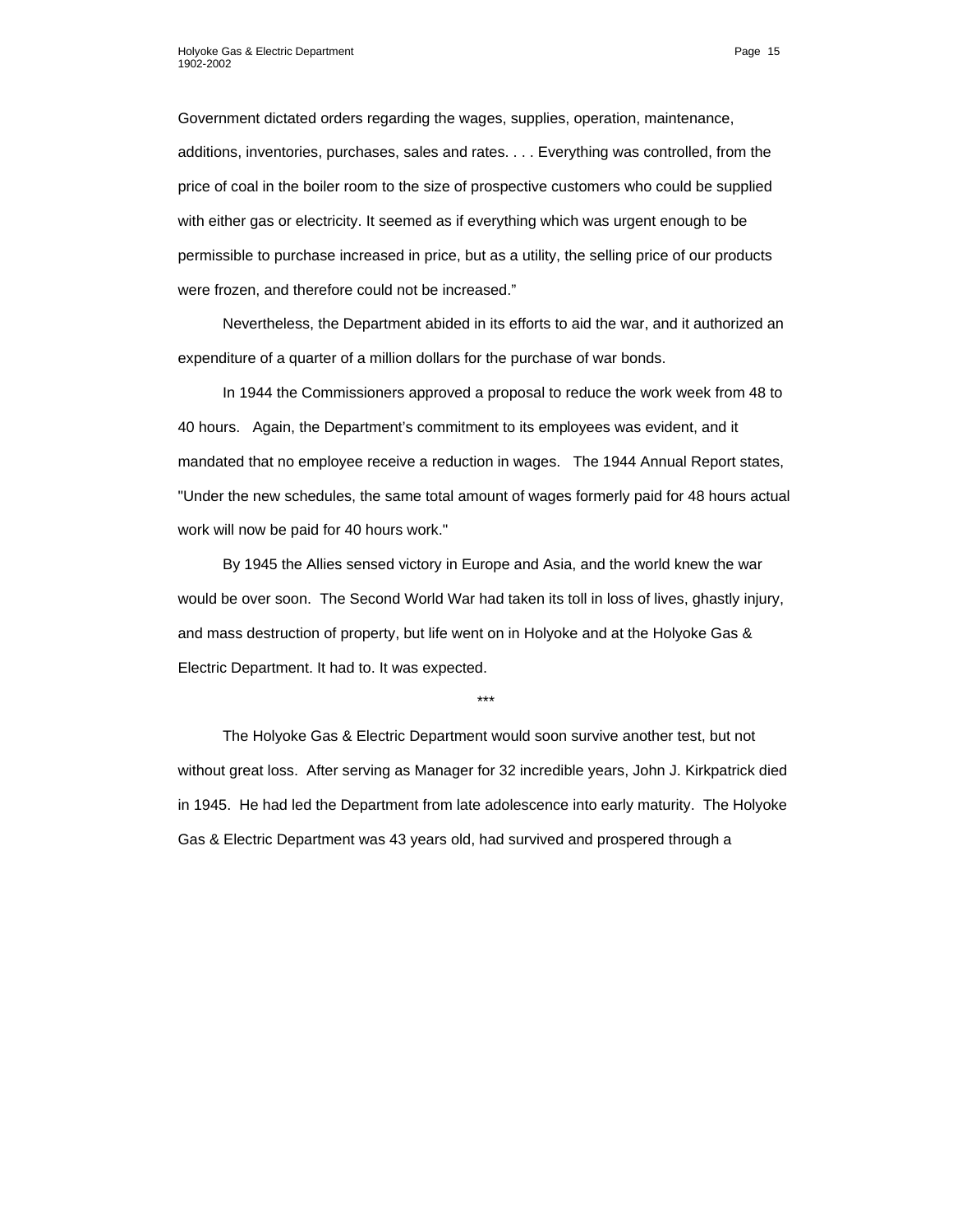tumultuous startup, severe political pressures, intense competition, the Great Depression and two World Wars, and had been served by only two Managers.

Francis H. King became the Department's third Manager on March 21, 1947. A trained engineer, a military man and a staunch advocate of public power, King was a visionary, according to more than one key employee who worked with him. And it didn't take King long to prove them all right. Shortly after beginning his term as Manager, a dispute over rates for off-peak power purchases led King and the Department to the Connecticut River. King understood the nature and the control factor of hydro-power and how it related to the Connecticut River. The U.S. Congress had control of all navigable waters of the country that were used for interstate commerce, and the Connecticut River was one of those waterways. By virtue of this control, the Federal Power Commission could issue licenses for projects for hydroelectric development of the rivers of the country. King saw his opportunity, and he struck. At the time, he was determined to convince everyone that the current dam owner and project development were under-utilizing the river's hydropower potential, and furthermore, were operating without a license for their existing dam project. He understood, further, that a municipal electric company would have preference in such a Federal license procedure. The Department applied for a preliminary permit that would eventually lead to the application for the license to develop the hydro resource at the river site.

King got everyone's attention with this action, especially that of the Holyoke Water Power Company, the owners and controllers of the dam. The ensuing controversy led both firms to file for a license with the Federal Power Commission. The Holyoke Water Power Company accused King and the HG&E of attempting to confiscate their lawful property and they began to warn Holyoke citizens that the City will suffer a great tax loss if the license is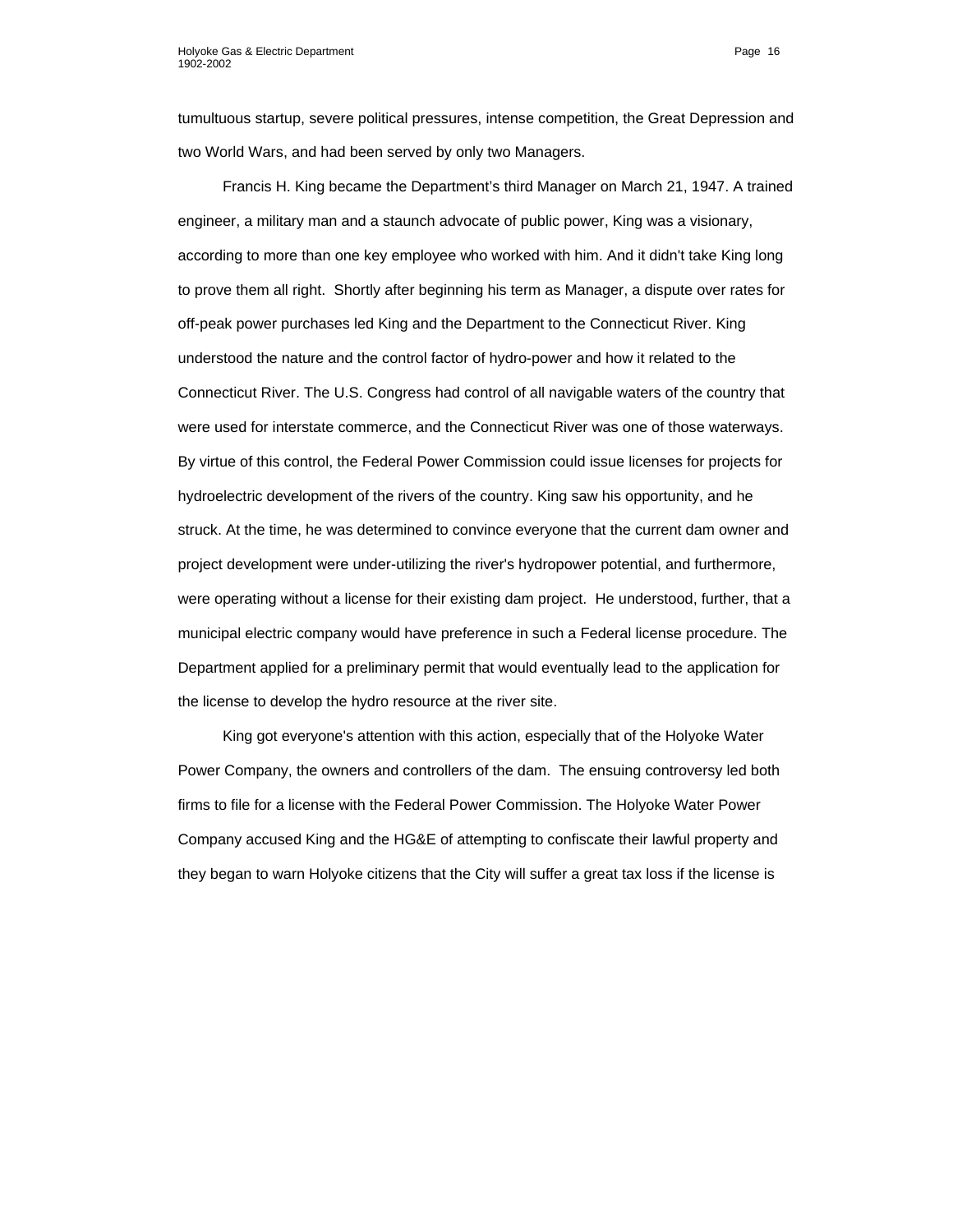awarded to the Department. Undaunted, King countered with his own facts about buying the existing property at a fair value price and, as always, not using City tax revenue for any of the project's finances. In addition, any property tax losses would be more than compensated for by the additional revenues generated by the river's hydropower. When the Holyoke Water Power Company subsequently refiled its license application to include plans for full hydroelectric development of the river at the Holyoke site, King was certain he had carried the day.

The Federal Power Commission awarded the license to the Holyoke Water Power Company for the next fifty years. The Commission stated several municipal department limitations as major factors in the discussion.

World War II and the tough times that immediately followed were over. It was time for America to once again get moving. From this time on, the world as it had been known in the first half of the 20th Century was going to change and change fast. The next two decades would see more major events and achievements realized than in the fifty years previous. Holyoke was changing, and the Gas & Electric Department would have to adjust as well.

\*\*\*

In October of 1951, Holyoke's gas system became the first in New England to use 100% natural gas. After conducting a thorough cost analysis of the conversion, the staff of the G&E staff determined that natural gas would provide increased efficiency, and could be installed without the necessity of replacing the existing underground pipe system. The entire conversion was done in a timely, efficient manner. The department's planning effort paid off in savings of time and cost, with the real benefits yet to come, as more customers would switch to gas heat. From an Annual Report at the time, "The Commission feels that it should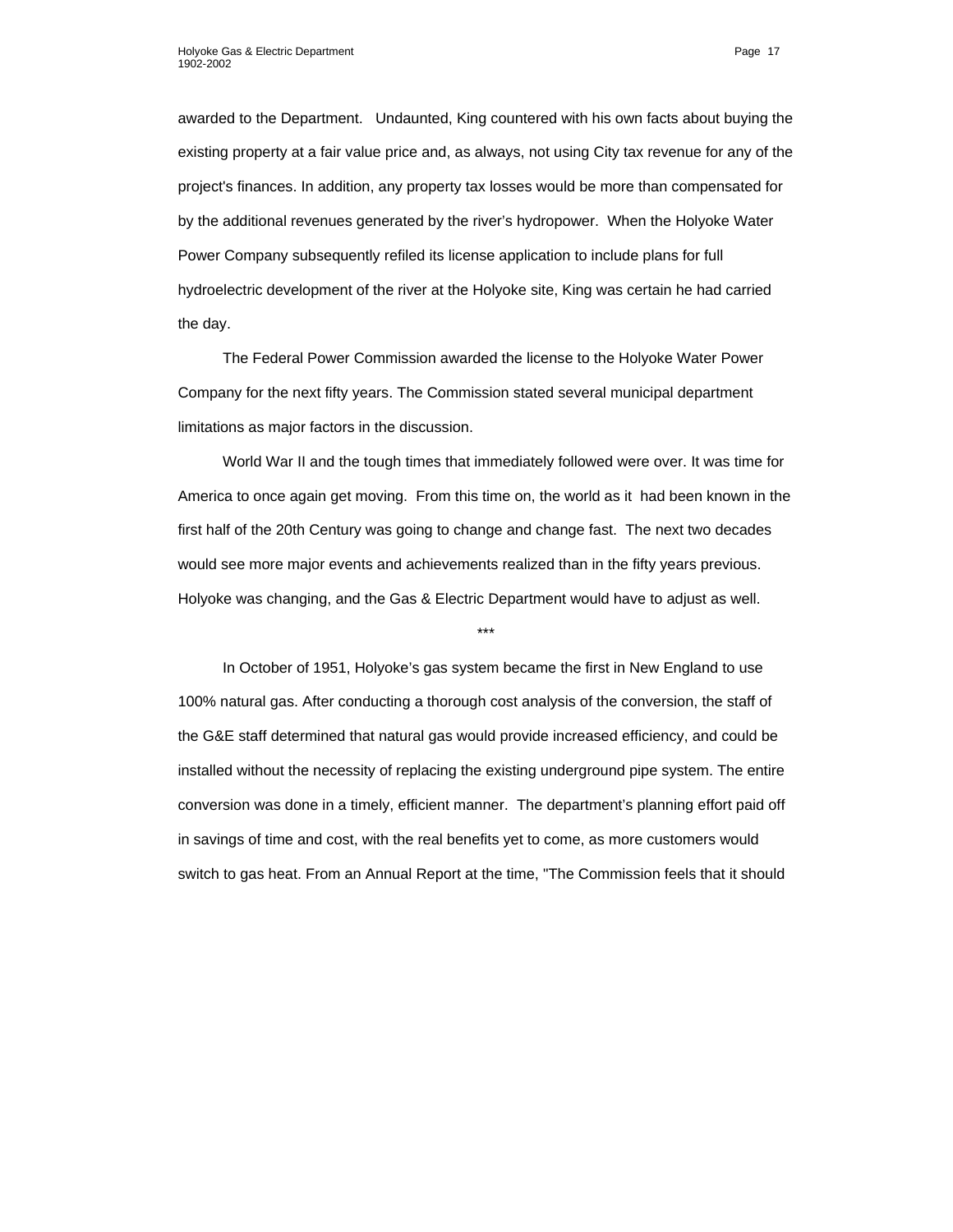not let the matter of the completion of the gas conversion in the City go by without commending the Department staff and employees for the excellent manner in which all the problems of conversion of the gas system to natural gas were handled. The fact that the City was the first one in New England to complete conversion required much engineering initiative and pioneering on the part of the staff. . . ."

The Department celebrated its 50th Anniversary in 1952, and held a commemorative dinner at the Roger Smith Hotel, with entertainment provided by a talented dance band, made up entirely of Holyoke Gas & Electric Department employees.

During the early 1950s the Department continued to increase its plant size in order to sell more power to more customers, and efficiently add revenue. The tie with the Holyoke Water Power Company was improved during this period, so much so, that both companies began to rely on each other for emergency power, and as the tie equipment further improved, one company could purchase electricity from the other during peak load periods.

\*\*\*

The decade of the1960s saw as much change as the country had seen in the first five decades before it. For the Holyoke Gas & Electric Department, the mid-sixties held the most significance, and one incident in particular would test the Department, and reinforce its strength, like never before.

Discussions were underway between the HG&E and the Holyoke Water Power Company to see if an agreement could be reached regarding some pending litigation. Early on, parties met several times, but were unable to come to any resolution. During this period Frank King suggested the Commissioners consider an arrangement whereby the Holyoke Gas & Electric Department could acquire the industrial electric distribution system from the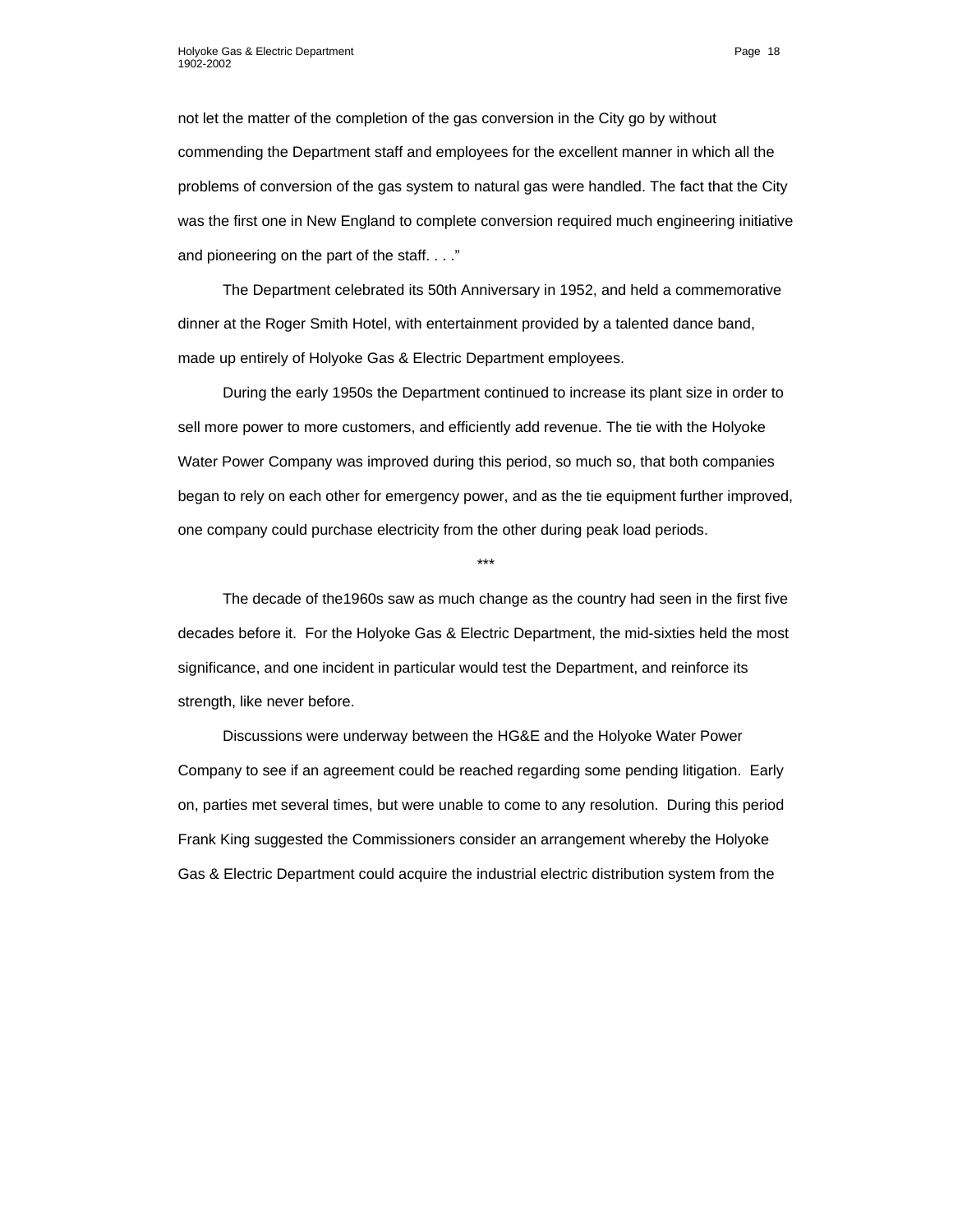Holyoke Water Power Company. In defending this proposal, King asserted that there would be benefits to the community, particularly "in the area of rising utility standards...the removal of unsightly duplicate electric lines, and competitive practices." Simultaneously, the Holyoke Water Power Company publicly announced its own proposal to lease its gas and electric plant from the City for a 30-year period, at a rate of \$1,250,000 per year.

Public power versus private power went public throughout the next year in Holyoke. Both sides attacked and countered, and always the rate-paying public, through the press, was the focus of both companies' attention. Both sides mounted lobbying efforts. As soon as one firm would make a presentation to an individual, an elected official, or a public or private interest group, so too would the other. It seemed as if the focus of both electric departments had shifted from providing power to selling newspapers. The Commissioners of the Department responded by taking their case directly to the rate-payers, the owners of the Municipal Gas and Electric Department. An open letter to the people was published in 1965 in a local newspaper:

"We, the duly elected Commissioners of your publicly-owned gas and electric department, have made a thorough and detailed evaluation of the Holyoke Water Power Company's lease proposal, and we unanimously agree that it will not serve the present and long-range best interest of the rate payers and tax payers of Holyoke."

The lines had been drawn in the sand. The Department had solid support from the Board of Aldermen, and there was just one missing ingredient for the Department to claim victory for public power. Frank King had previously encouraged the formation of an employees' guild, and that strategy was about to pay off. The Guild members were solid in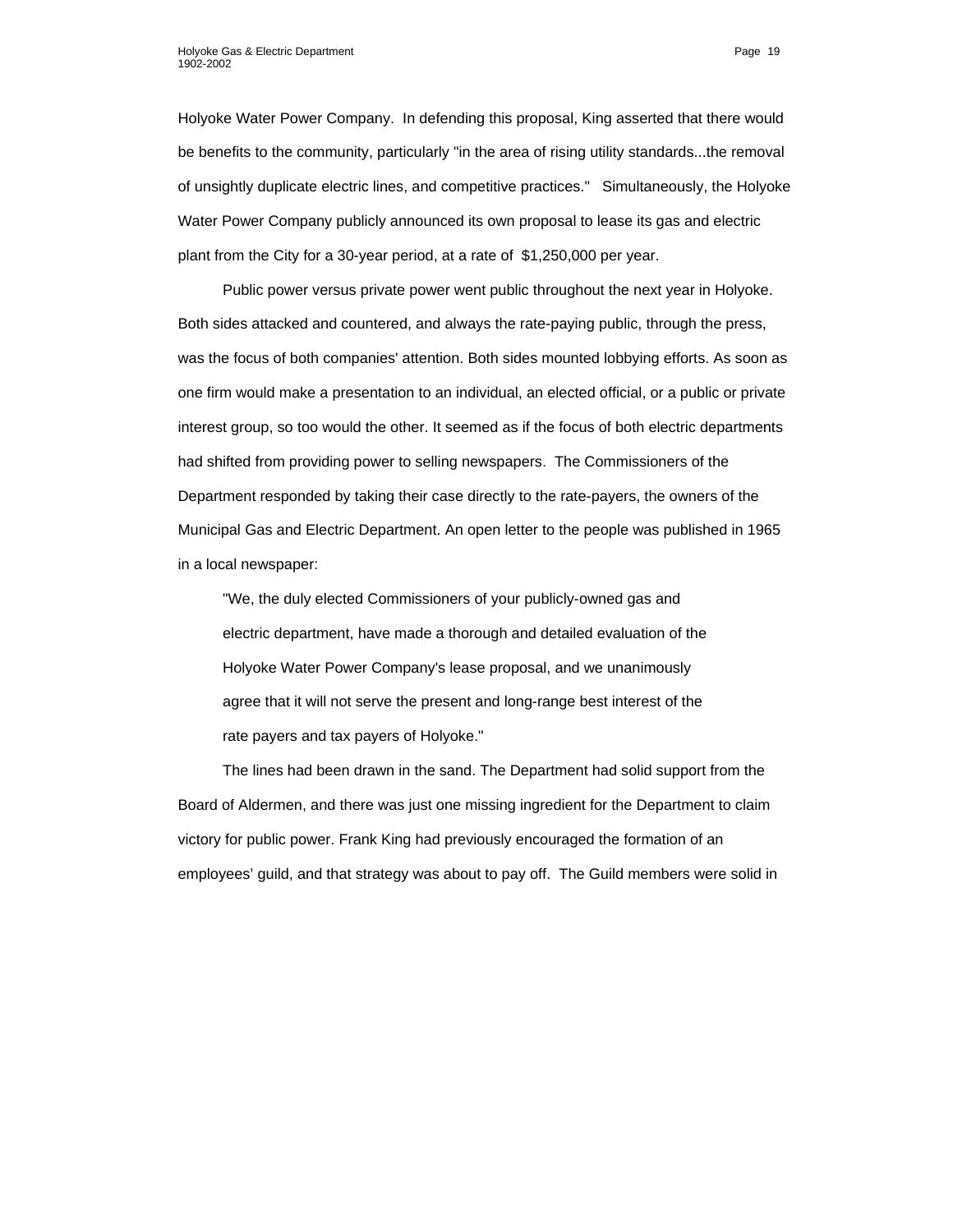their objection to the lease proposal, but were unsure how to voice their disapproval. Department management encouraged the Guild's board to get its membership involved, and that's exactly what they did. Every member was urged to contact at least 20 citizens, whether relatives, friends, neighbors or simply mild acquaintances, and ask for testimony against the Holyoke Water Power Company proposal. The plan worked. When the time came for a public hearing in Holyoke, called for by the State Legislature, and moderated by State and local legislative members, the City Gas & Electric Department prevailed. The Guild, that management had supported, carried the day.

The events that occurred during the Holyoke Water Power Company lease proposal are a further indication that the publicly-owned Holyoke Gas & Electric Department had become a mature, efficient, effective public utility capable of representing itself as a genuine business entity, aware of its mission and prepared to fight to honor that mission. Throughout its lifetime the Department had consistently provided its customers with the lowest possible rates, and in only eight months, it had ensured that any reference to reliability could be punctuated with an exclamation point. And in 1965 the Holyoke Gas & Electric Department was the epitome of reliable service.

John Ginley was Station Operator on duty late in the afternoon of November 9, 1965. He noticed trouble when the electric frequencies began to fluctuate a great deal. This was not a normal fluctuation. He started the gas turbine; it was up and on line in a few minutes. Ginley called his supervisor, Henry Duggan, at home. "We're having trouble and it looks like its coming in from the tie line [connecting the Holyoke Water Power Company and the rest of New England electrical distribution system]. It's pulling the frequency down."

\*\*\*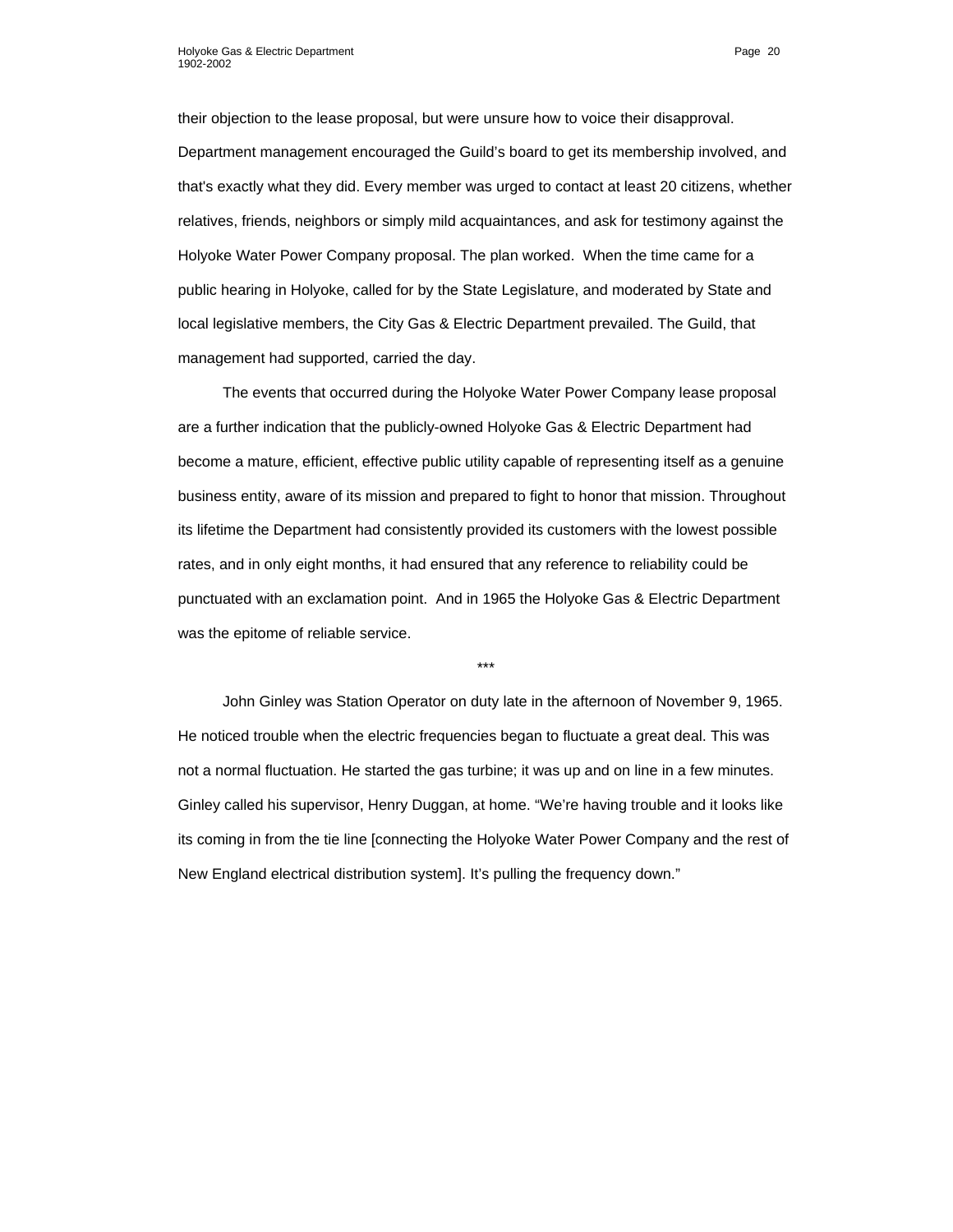Duggan promised to come in, and told Ginley to proceed. "You know what to do," he said. Shortly after Duggan made it to the station, he found himself on the two-way radio with Roger Allen, Electric Division Supervisor. He explained to Allen that, as Ginley had noted, whatever the problem was it was coming in from the tie line. Allen agreed and headed for the station. He was the only one of the three who knew at that time that something big was wrong. When he got to the station he told Duggan and Ginley what he had heard about the rest of the Northeast. They opened the tie.

The Northeastern portion of the United States was experiencing a power failure of enormous magnitude. It affected 30 million people, and its impact was felt over 100,000 square miles. Nearly the entire Northeast, including the major cities of New York and Boston, was completely without power. But not Holyoke. The tie was used to interconnect the Holyoke Gas & Electric Department's system through the Holyoke Water Power Company's system with the rest of the Northeast's electrical system. Once it was open, the interconnection stopped. Holyoke and its municipally-owned electric department stood alone in the Northeast. Most customers were not even aware of the catastrophe until they watched it later on television news or heard about it on their radios.

Prior to the Blackout, the Department had become one of the first electric departments to purchase a jet-powered power plant. It didn't provide enough power to run the entire city, but it could be used in an emergency and could be added to the line much more quickly than conventional large-scale power producing turbines.

The Holyoke Gas & Electric Department not only operated at full power throughout the Blackout but also helped restart the Holyoke Water Power Company's distribution system. As the events of the Blackout unfolded and the public became more aware of its magnitude,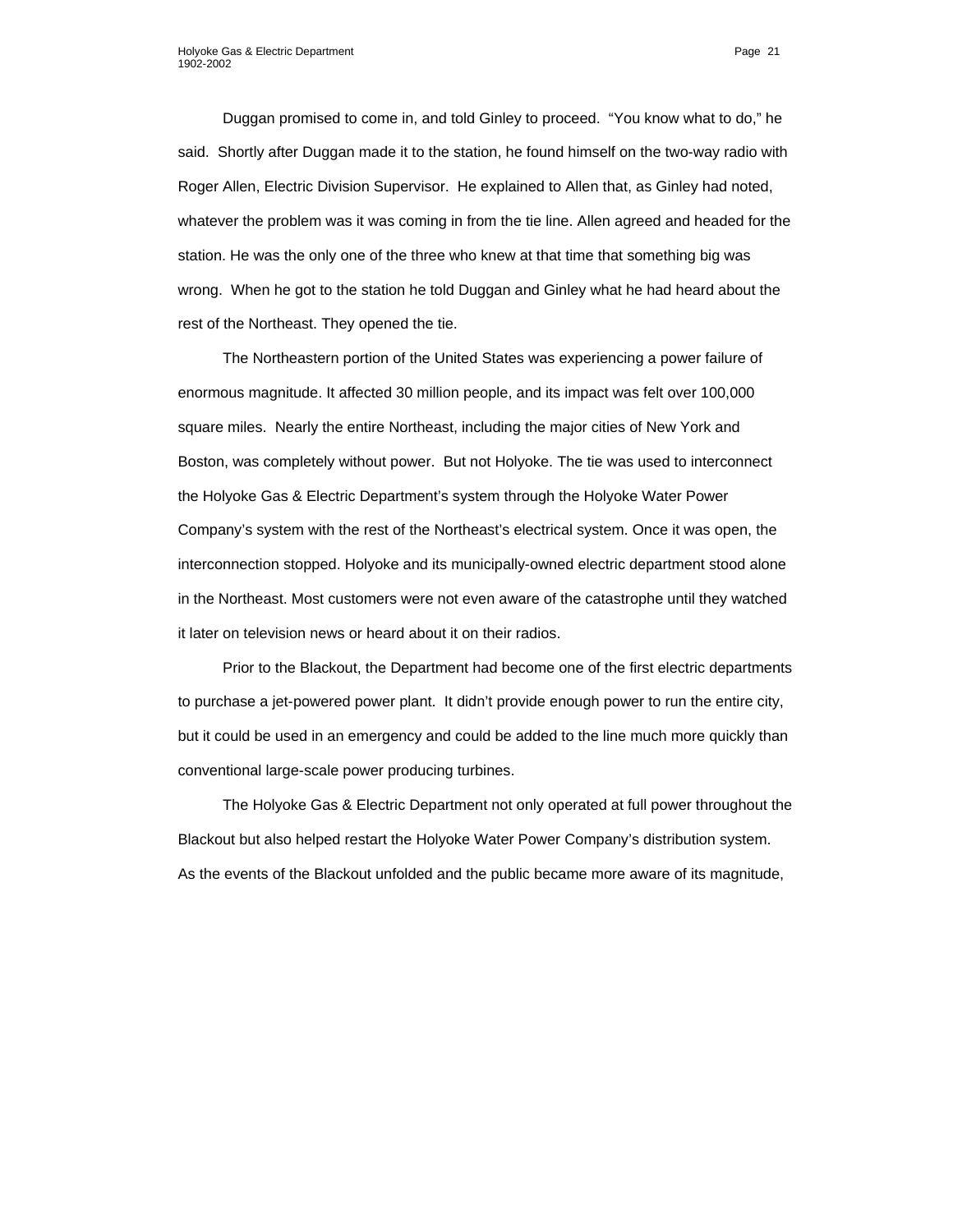Holyoke never wavered in its promise of reliability. Its incredible performance during the Blackout resulted in a feeling of great pride in the City. Customers felt it, but it was felt most especially among G&E employees, managers, and department heads. Everyone involved recognized what their efforts had achieved under those special circumstances, but the pride stemmed from the knowledge that they were doing their job. No one disputed that the men on duty that night had done exceptional work. But all were resolute in their belief that such dedication to service was paramount at all times, and employees within the entire Department made special efforts every day. The Blackout was "just another day on the job." Just how much were the lease proposal and the Blackout--the two big events of the 60s for the Department--related? Probably no one said it better than on the day after the Blackout when a Holyoke citizen yelled across the street to Henry Duggan, "Hey, Henry, who wants to sell the G&E now?"

As great public events were unfolding in the 1960s, events of even greater significance to the Department were taking place--events, which would dramatically affect its future. The Department signed an agreement with the Western Massachusetts Electric Company to enable the Department to participate in CONVEX, a power pooling group made up of mostly privately-owned power companies. The Department had tried to enter this marketplace unsuccessfully for many years.

The beginnings of the first oil crisis would be felt by 1969. This event alone had a great impact on all providers of electricity, and caused speculation about how they might survive their future.

\*\*\*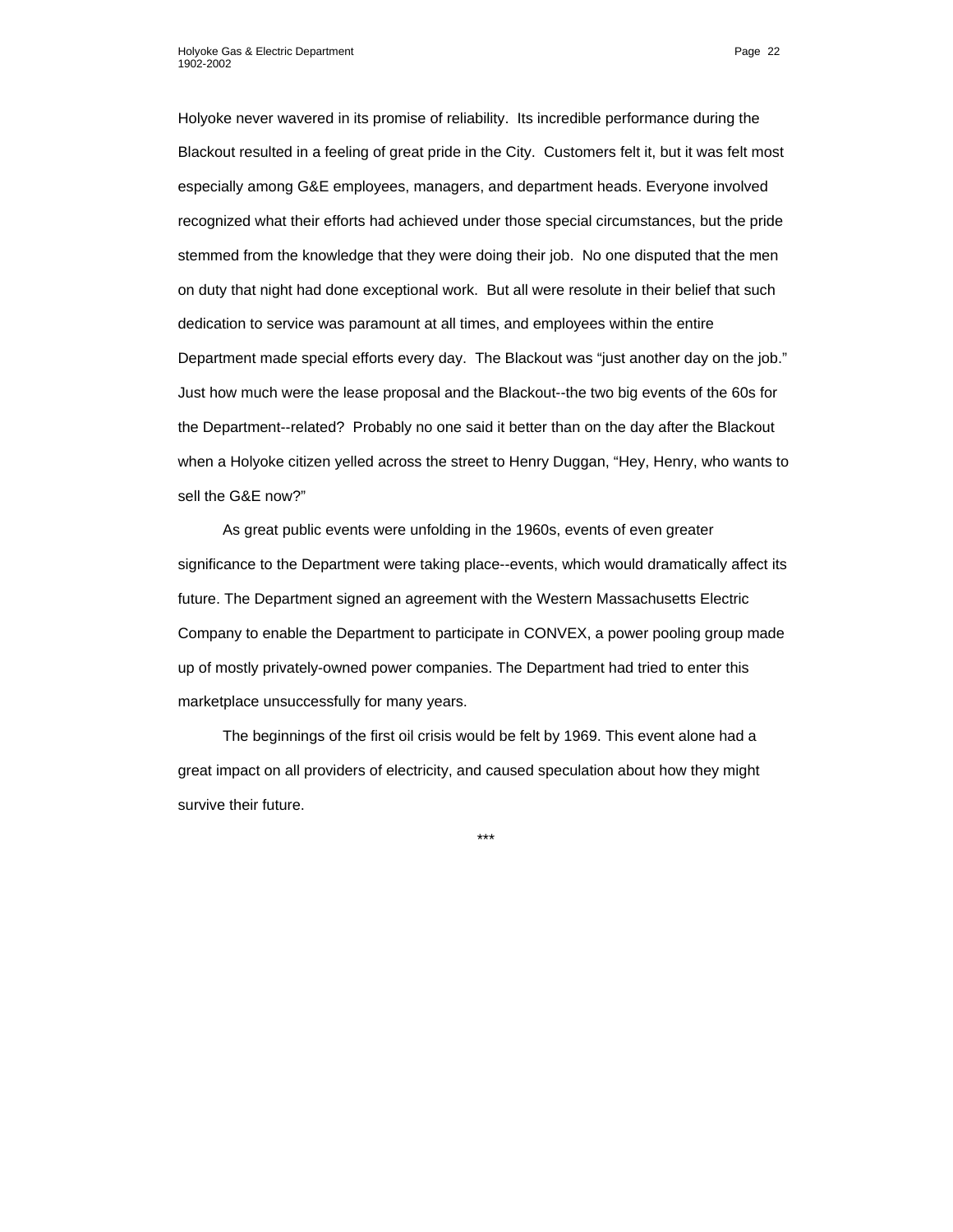The turbulent Sixties gave way to quieter times in the Seventies and Eighties, but not so far as significant Department milestones are measured. The 1970s are noted at the Holyoke Gas & Electric Department as years that the Department felt its most pressure from the rest of the world. These were the times when the Department would have to make the transition from seller and promoter to manager and conserver. As the energy crisis accelerated, America--the great consumer, the nation of unlimited supply of everything--was faced with fuel shortages, long lines at the gas station, unreliable suppliers and forced conservation. The country, which relied so heavily on fossil fuels, felt a keen unsteadiness about what lie ahead.

The Holyoke Gas & Electric Department, not unlike all utility companies in America, felt the crisis immediately with painful, staggering increases in the cost of fuels. The 1975 Annual Report notes that "the largest fuel price increase was in the cost of natural gas, which increased 114% during 1975. Since the energy crisis the increased cost of fuel has been No. 6 oil, 155%, natural gas 179%, and gas turbine 155%." Although the energy crisis would eventually subside, its impact on the G&E and its methods of operation, would be felt indefinitely.

After a long battle in the late 1960s, the Holyoke Gas & Electric Department was granted the right to participate in the CONVEX power pool. In 1973, power legislation was passed and signed into law, which allowed municipalities to enter and engage in New England Power Pool activities and to issue revenue bonds to finance power plant facilities. The Holyoke Gas & Electric department's entry, first into CONVEX, and later (and more importantly) NEPOOL, was itself perhaps one of the most significant events of the 1970s.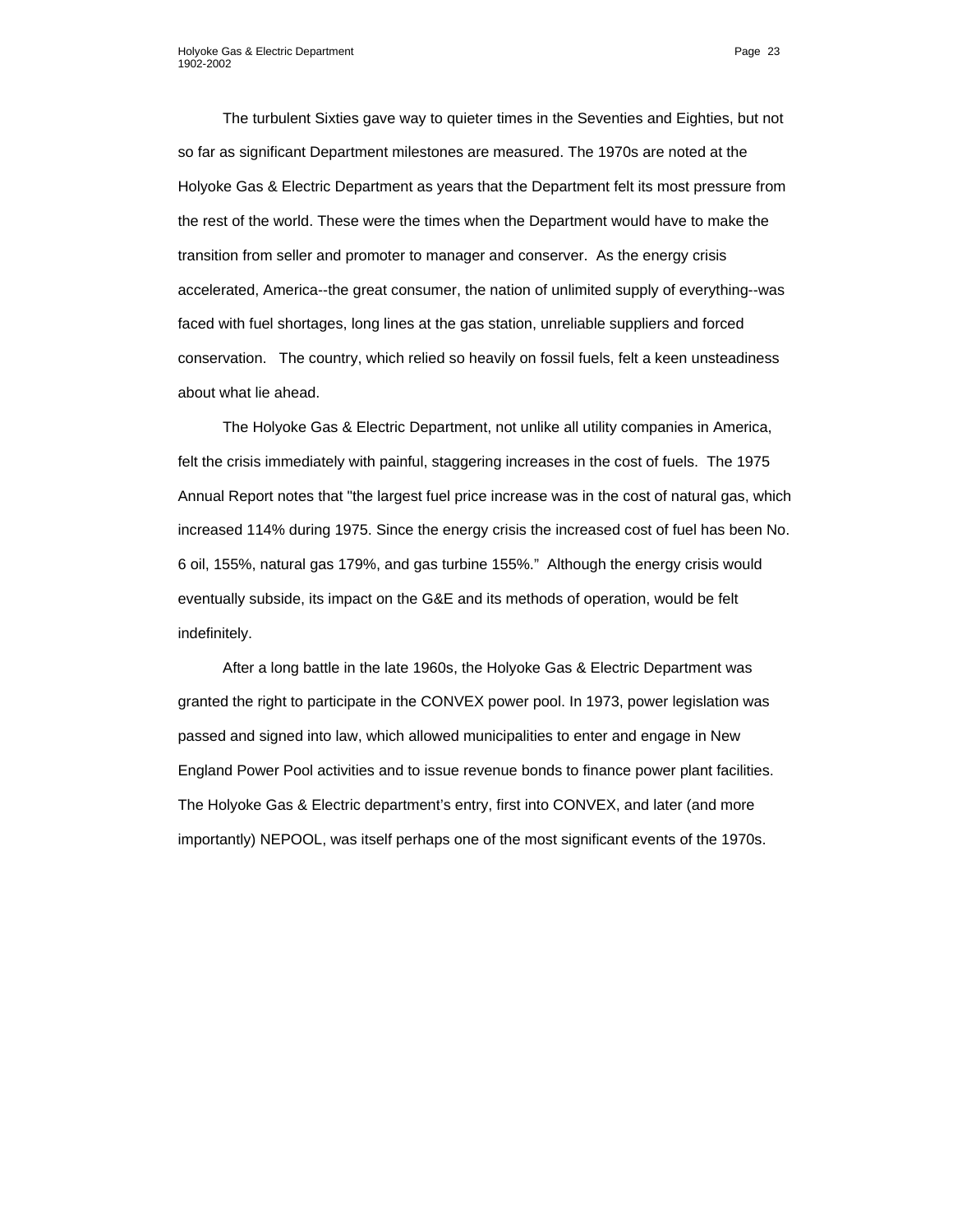The Department had been unsuccessful over the years in gaining access to the New England Power Pool, which was made up of private power companies. Northeast Utilities, was in the process of a merger and acquisition phase, actually involving the acquisition of several power facilities, including the Holyoke Water Power Company. The Holyoke Gas & Electric Department saw an opportunity to intervene in the process at the Securities and Exchange Commission. This led to a decision in favor of the Department, and eventually, was cause for the Holyoke Gas & Electric Department and other municipal electric companies to participate in NEPOOL. This Act, the culmination of approximately twenty-five years of work by public power officials, resulted in the department's ability to share in power pooling with other municipalities, which subsequently allowed it to purchase power available on the open market at the lowest possible price. Just to as significant was the ability to raise funds with revenue bonds sold on the open market and, especially in respect to the energy crisis, the ability to participate in purchase of power within the pool from the growing number of New England nuclear power plants.

As noted in the Annual Report of 1976, "on May 27, 1976 the Massachusetts Municipal Wholesale Electric Company (MMWEC) became a public corporation. The Holyoke Gas & Electric Department and twenty-seven other Massachusetts municipal electric systems became members of MMWEC under Chapter 775 of the Acts of 1975." MMWEC was made possible by the NEPOOL actions taken by the Department a few years before. One could not have happened without the other. Now, through joint action, municipal electric departments like the Holyoke Gas & Electric Department could buy less expensive power, raise capital, purchase portions of electric power generation plants, and act as only private power firms were allowed to in the past. These events became the cornerstone of the future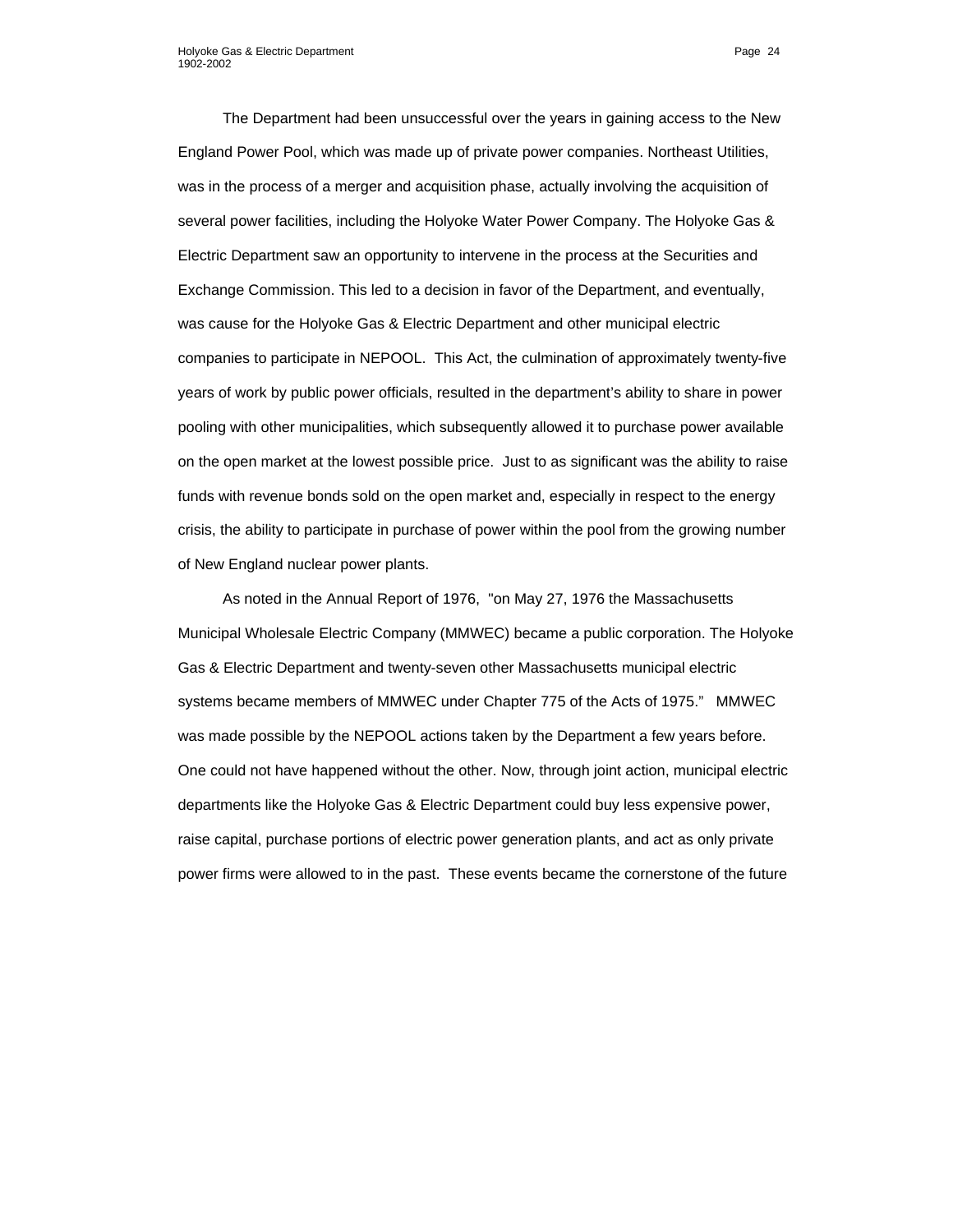of the public power industry, and remarkably, the Holyoke Gas & Electric Department figured prominently in them. In fact, by this time, Frank King was already considered to be the dominant figure in New England public power.

"He was the leader," says long-time Holyoke Gas & Electric Department Legal Counsel, Maurice Ferriter.

The 1970s were also marked by a period of improvement and renovation to the department's LNG facility on Mueller Road. The addition of propane storage capacity ensured the department's gas customers a steady supply of gas during the peak periods when normal supplies were often inadequate. The improved facility and the improvements throughout the gas system would pay dividends in the near future as the Department would see more and more residential customers convert to gas heat.

Manager Frank King retired in 1976. George Leary, his assistant, a former Cadet Engineer, became the new Manager of the Holyoke Gas & Electric Department, its fourth, since it's creation in 1902.

\*\*\*

Not unlike the Seventies, the 1980s and 1990s would be calmer times for the Holyoke Gas & Electric Department. Despite apparent calm, however, the Department would feel the pressure to adapt to changes that were rapidly occurring in the world of energy production and transmission. And the City had changed too. The mills had already begun to close and Holyoke, once a hotbed of industrial activity was now suffering financial distress and full of vacant buildings. The G&E had to take advantages of opportunities that would lead to greater gains in revenues for the Department.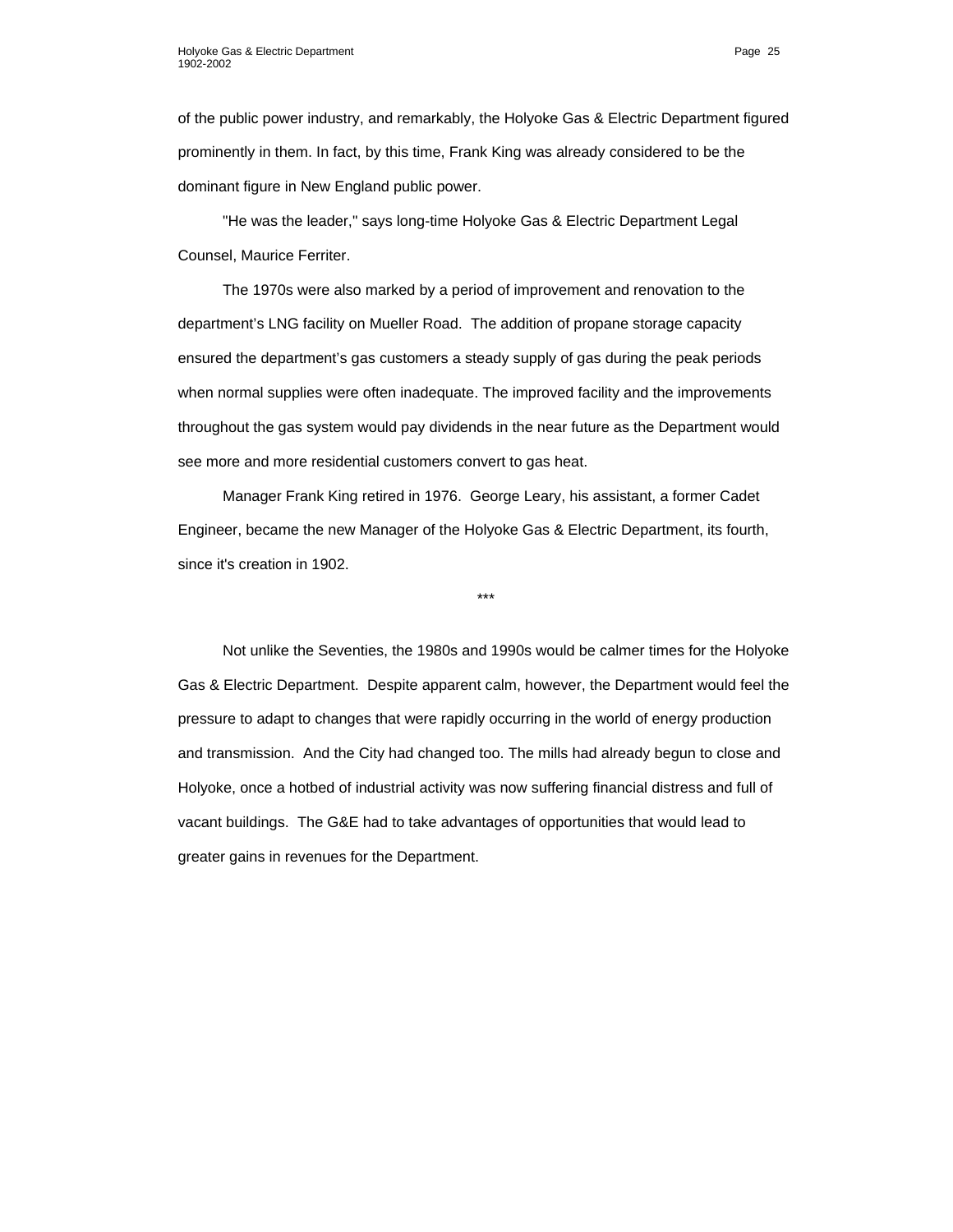George Leary realized the necessity to plan for the future. "What we did mostly in my tenure as Manager is [build] our system, strengthen our inner connections," he said. And that it did. In the late Seventies, the Department engineers conducted a thorough study of the problem of increasing electrical supply capacity, which led to the decision to add a 115 KV interconnection in West Holyoke. Work on this vital project began in the early 1980s, and was significant for two reasons. First, it would give the department's electric system the capability to add a second link to outside-the-City electrical sources, and just as importantly, it allowed the Department to expand its electric distribution system further into West Holyoke, an area of unusual residential growth potential.

The new 115 KV interconnect, like many of the major products of the Eighties and Nineties, was not the sort of project that attracted a lot of public attention. By this time the Department was well established as an essential part of the community, one which was able to withstand challenges to all facets of its businesses, and adapt when circumstances warranted it. The public confidence in its own municipal electric department was very high, and the Department, following its charter and mission, offered power reliability and extremely low rates, both unmatched in the region. On top of that, its customer service was outstanding. Even though projects like the 115 KV interconnection were multi-million dollar undertakings, City residents knew they could count on the Department to continue to improve and upgrade while protecting their interest in their gas and electric department.

As noted in an Annual Report, "The final phase of the second 115 KV interconnector was completed in 1984. Completion of the project provided the Department with a loop transmission source to its two 115 KV bulk supply stations, resulting in a significantly more reliable power supply for the City of Holyoke."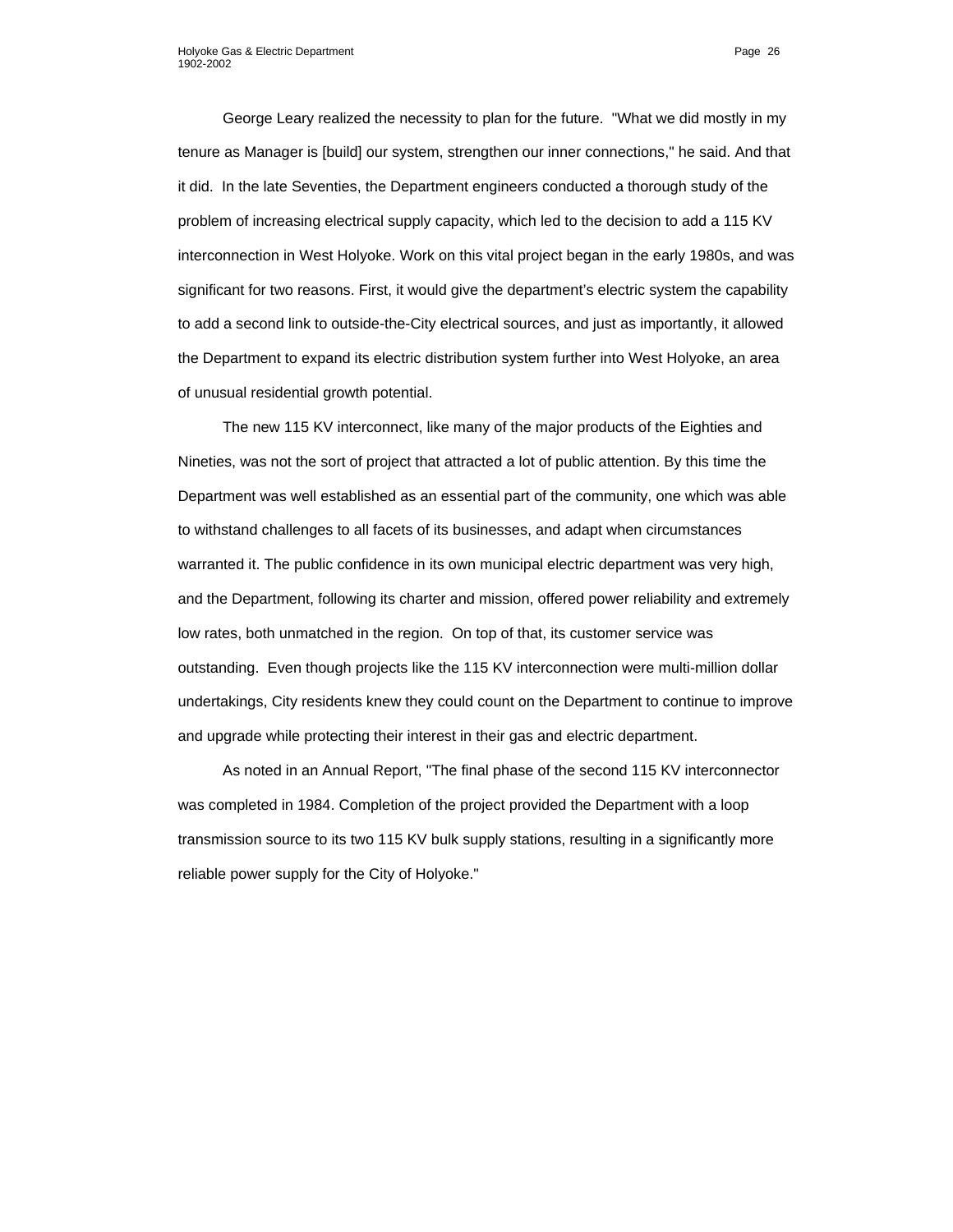At the same time that the 115 KV project was taking place, another, this one on the gas side of the business, was underway, which would also have lasting impact on the future of the Department. As the Holyoke Gas & Electric Department rebuilt its system, they also made a decision to increase gas transmission capabilities into West Holyoke to accommodate several housing projects that had begun to spring up in that area. The construction of all these additions was done by the Department, thereby saving the developers utility construction costs and also encouraging the continued development of that section of Holyoke. The gas main ran down Southampton Road: Holyoke on one side, Southampton on the other. Southampton residents wanted to be connected to the Holyoke system. It was a great opportunity for the Department but it required special legislation to allow the Department to supply power to residents of a neighboring community. Because of its reputation for high quality and service, and its commitment to its role as a public power provider, the Holyoke G&E was granted a gas distribution franchise in Southampton. Southampton residents, previously poorly served by private power interests, were added to the Holyoke Gas & Electric Department's customers.

By the latter 1980s the Holyoke Gas & Electric Department was as strong a business as there was in Holyoke. In lieu of taxes, payments were made each year as they had been since 1964. The Department was usually fourth in ranking of the highest taxpayers in the City. In 1987 the Department advanced the City of Holyoke one million dollars to help the City work it's way out of a bonding crisis related to the new vocational high school project. The Department would make similar gestures in the near future.

Residents of the City were, perhaps, unaware of the projects that Manager Leary had initiated. The Department undertook these projects in typical manner that successfully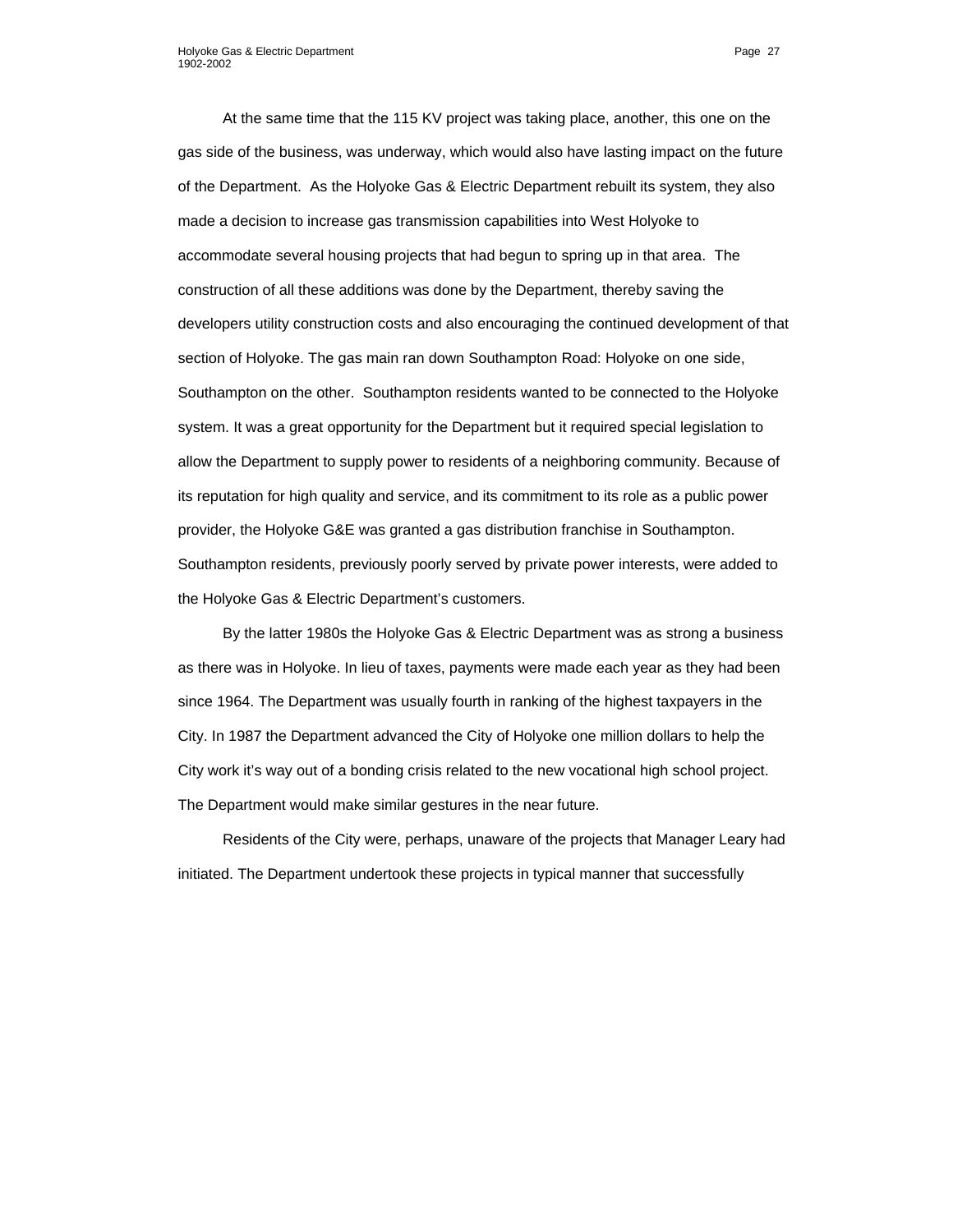allowed completion without upheavals in services to customers. As always, what the customer-owners of the Holyoke Gas & Electric Department did notice were the employees of the Department who read their meters, replaced and repaired their furnaces, accepted their bill payments and, in every way, represented the Department to the public by providing reliable service, low rates, and top customer care.

The strength of the Department has been, from the beginning, its strength of staff and its dedication to service. Paul Gladdu, retired Electric Division foreman, stated it simply. "The customer came first. Take care of the customers, make them happy. If they call, be there. They are your bread and butter. They are not only paying your salary, but they are keeping the City going. Keep them happy."

While the Department continued to renovate and improve its physical plant, Leary quietly made the Department increasingly cognizant of its role as a business. Its mission to serve the people had always been clear, but in order to do so at the highest level, Leary realized the Department had to prosper. And that it did. Leary credits the G&E staff, management, and the Commissioners he served for this success. " You're only as good as your board", said Leary. " The Holyoke Gas & Electric Department, by Charter, was set up very professionally with the Manager as Chief Operating Officer, and the Commissioner as the Board of Directors. The Manager, unlike other City Departments, has complete operations control. Thus, by law, we were professionally set up to run properly."

The Department has a strong tradition in the education and training of its staff and employees. The Cadet Engineering Program, first adopted at Frank King's urging in the 1950's, has provided the Department with both leaders and potential leaders. It provides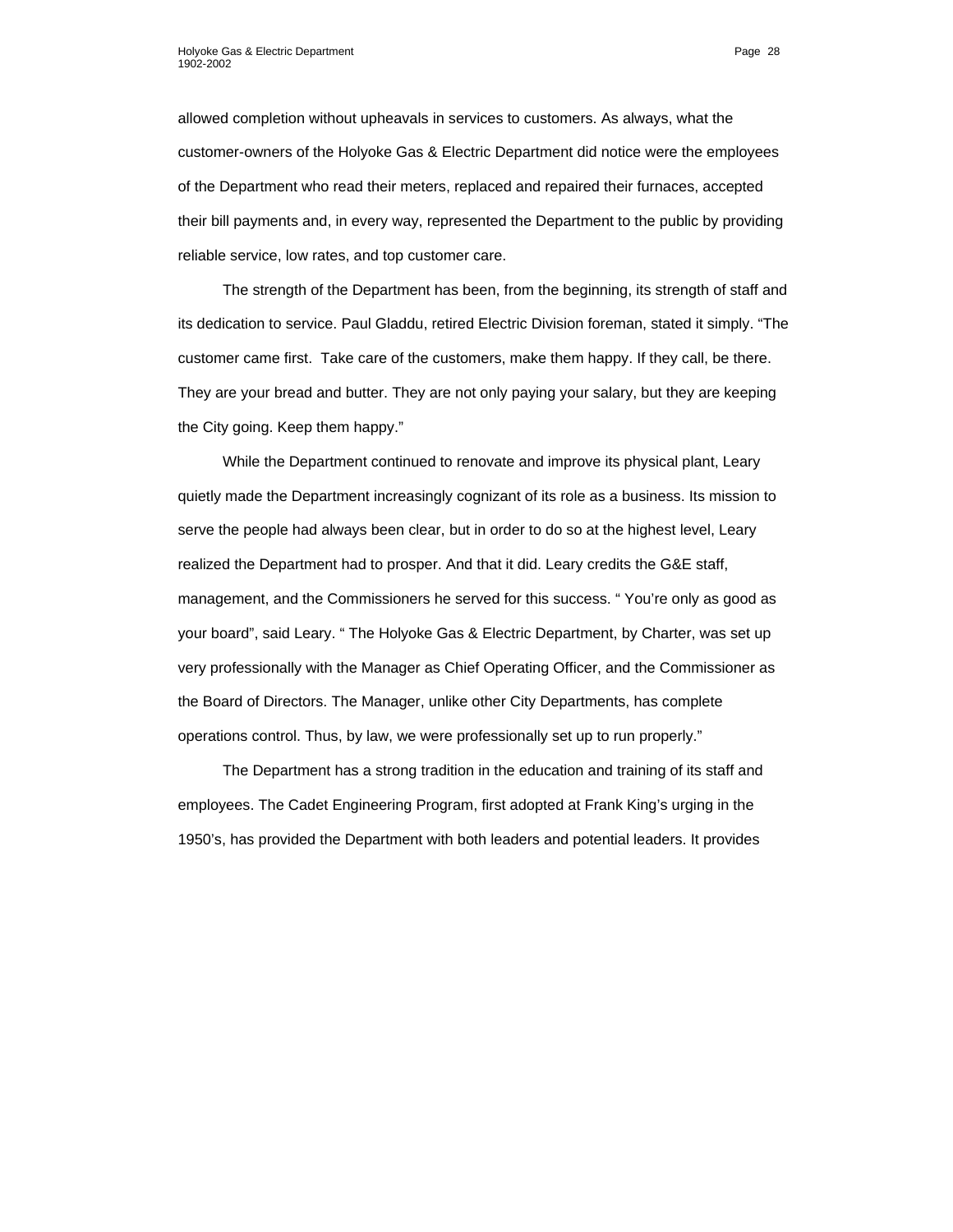substantial scholarship assistance in engineering studies to as many as three or four local high school graduates annually.

It is not the only educational assistance provided. Employees are encouraged to improve their skills by pursuing educational opportunity with financial assistance from the Department. Jackie Watson, now Comptroller, was a working mother when she started working for the Department in the Eighties, a rarity at the time. But, being the mother of young children never prevented her from advancing professionally, and she credits the Department with helping her progress. "After I was here a couple of years, the educational assistance allowed me to continue my education. I went from finishing up my Associates to getting my Masters while working here. I was always encouraged. I was never denied."

In 1995 the HG&E purchased the former Vanguard Savings Bank Building from FDIC, saving the building from an uncertain future. The purchase and subsequent renovation of this beautiful building provided the G&E with much needed space and vastly improved facilities. It not only alleviated the overcrowding in the Department's current cramped offices on Maple and Suffolk Streets, but was also large enough to comfortably accommodate employees from most of its satellite offices. Having the majority of its departments under one roof increased interoffice efficiency and enhanced customer service. But it also symbolized the fact that this City-owned business was committed to maintaining a strong presence in downtown Holyoke.

It is fitting that, as the first century of G&E existence wound down, there was a combination of age-old challenges and some brand new challenges to address. In 1994 NU filed a Notice of Intent with FERC to apply for a new 50-year license to operate the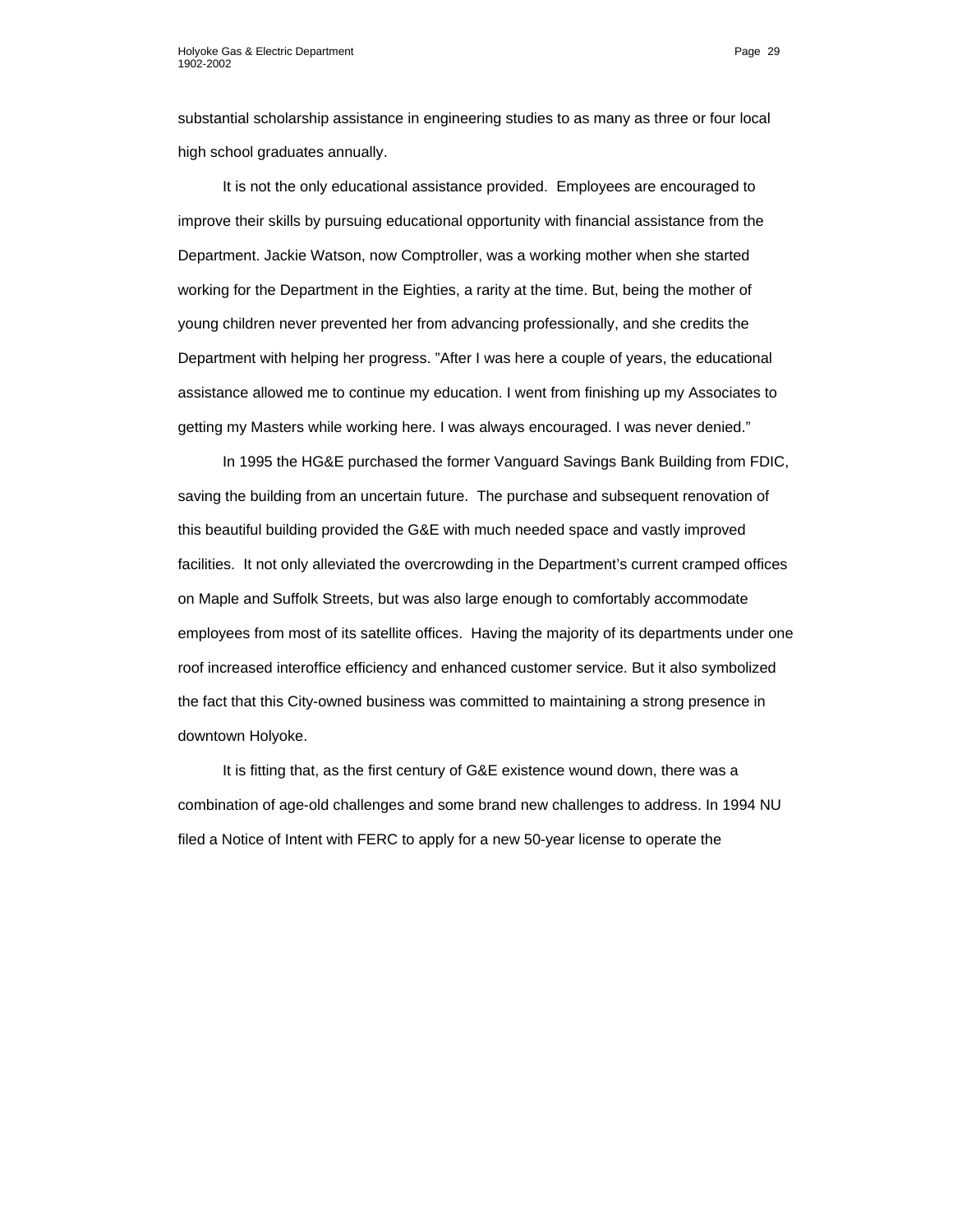hydroelectric project at the Holyoke Dam. Also, a future stage of involvement, investment in and development of, a telecommunications phase began.

In 1995, the Department, after receiving overwhelming support by the voters through a referendum, again tried, through the re-licensing process, to obtain the FERC hydro license for the Holyoke Dam, which it had sought unsuccessfully fifty years before. The process began in earnest as Department and City officials lobbied the congressional delegation to get FERC to commit to issuing the new license by 1999. The re-licensing process went on for several years at significant cost to the Department and often with bitter contentiousness. The renewed license was granted to HWP for another forty years in August of 1999.

In 1998, the Commission authorized Mr. Leary to pursue the establishment of a municipal information network. This project was spearheaded by now Electric Division Superintendent, Brian Beauregard, who was Assistant Superintendent at the time. Mr. Beauregard designed a 16-mile fiber optic ring around much of the City that was used to interconnect most of the municipal buildings to provide high-speed Internet, data and voice transport services to the schools and City Departments. This network was the beginning of the establishment of the Telecommunications Division. According to Brian Beauregard, "It allowed the City to be on a common network – all the schools and all the public buildings. This network gave the City Departments and the Schools the best Internet connectivity available anywhere".

The Department also continued its efforts to aid Holyoke in its need for economic development. Throughout its lifetime, the Department worked with and for the City to help keep Holyoke growing. Some programs of the Nineties were quite unique. As an incentive to new homeowners, the Department instituted a program that gave a 40% discount on gas and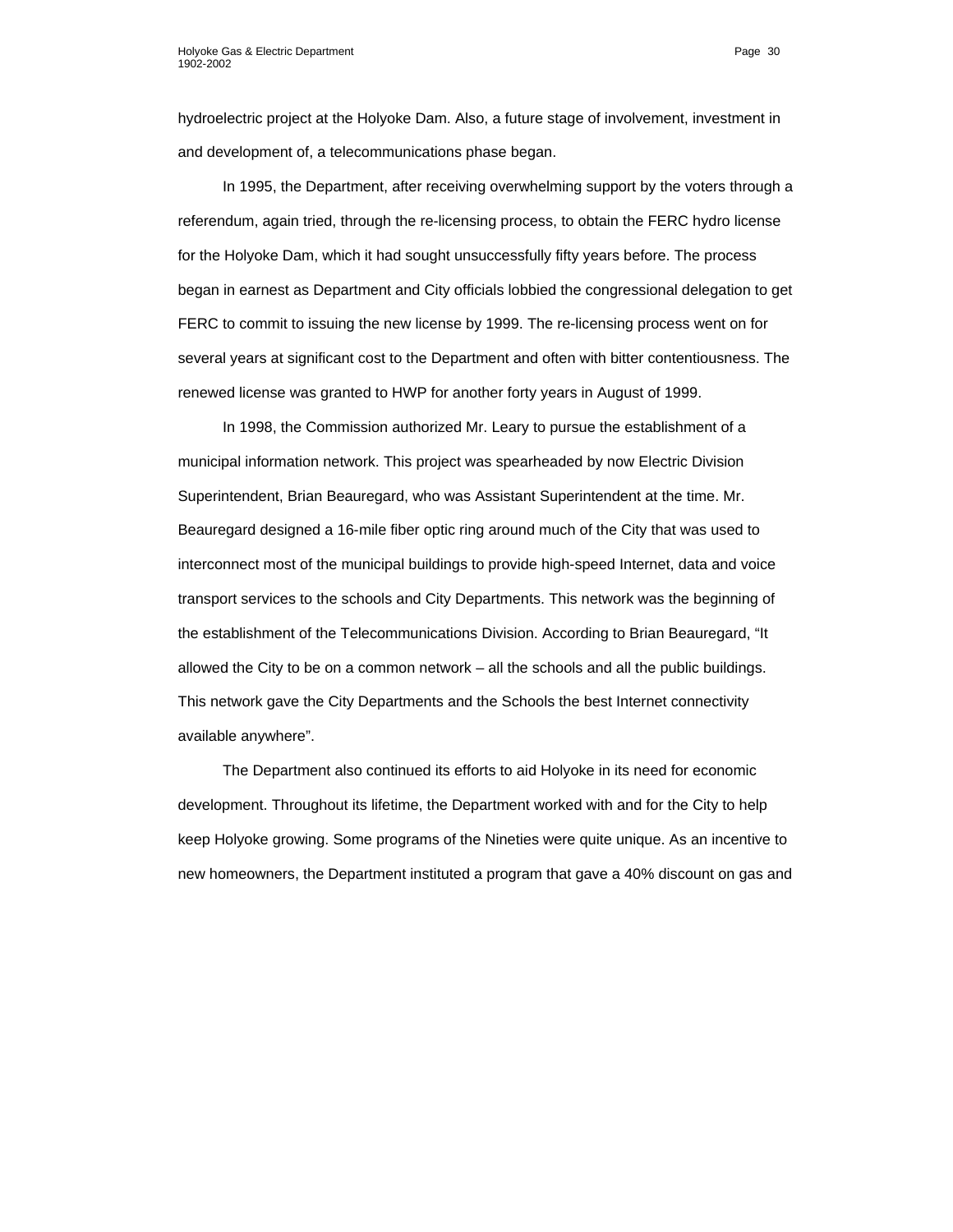electric bills to anyone who was a first-time homebuyer in Holyoke. This discount was automatically deducted for the first year of service and was gradually reduced by 10% for each of the next three years. The program kept many young residents of Holyoke from settling elsewhere, and brought in many out-of-towners to the City. A similar program was developed for new or expanding businesses in Holyoke, and, it too, was very successful. Other successful programs introduced by the G&E at this time included those that would help with home and business energy efficiency, free energy audits, and 24-hour appliance service.

In 1998, Mr. Leary announced his retirement to become General Manager of MMWEC and Raymond Archambault, Electric Division Superintendent, who himself had indicated a desire to retire in the near future, was appointed Interim Manager while a search for a new Manager was begun.

Mr. Archambault's service, while not lengthy, was recognized to be as efficient and honorable as the man. He stepped in, accepted and exerted authority, and kept the Departmental structure in smoothly working order.

In early 1999, the Commission's search culminated with the appointment of James M. Lavelle to become only the fifth Manager in the Department's 100-year history. Lavelle came to HG&E after working several years for private industry in various engineering and management capacities.

Shortly after Lavelle took over as Manager, the FERC awarded the hydro license to HWP. There were also several significant ongoing contentious litigation issues between HWP and HG&E. " When I took over as Manager, it was clear that we had to find a way to resolve the disputes with HWP in order to fully concentrate on preparing the Department for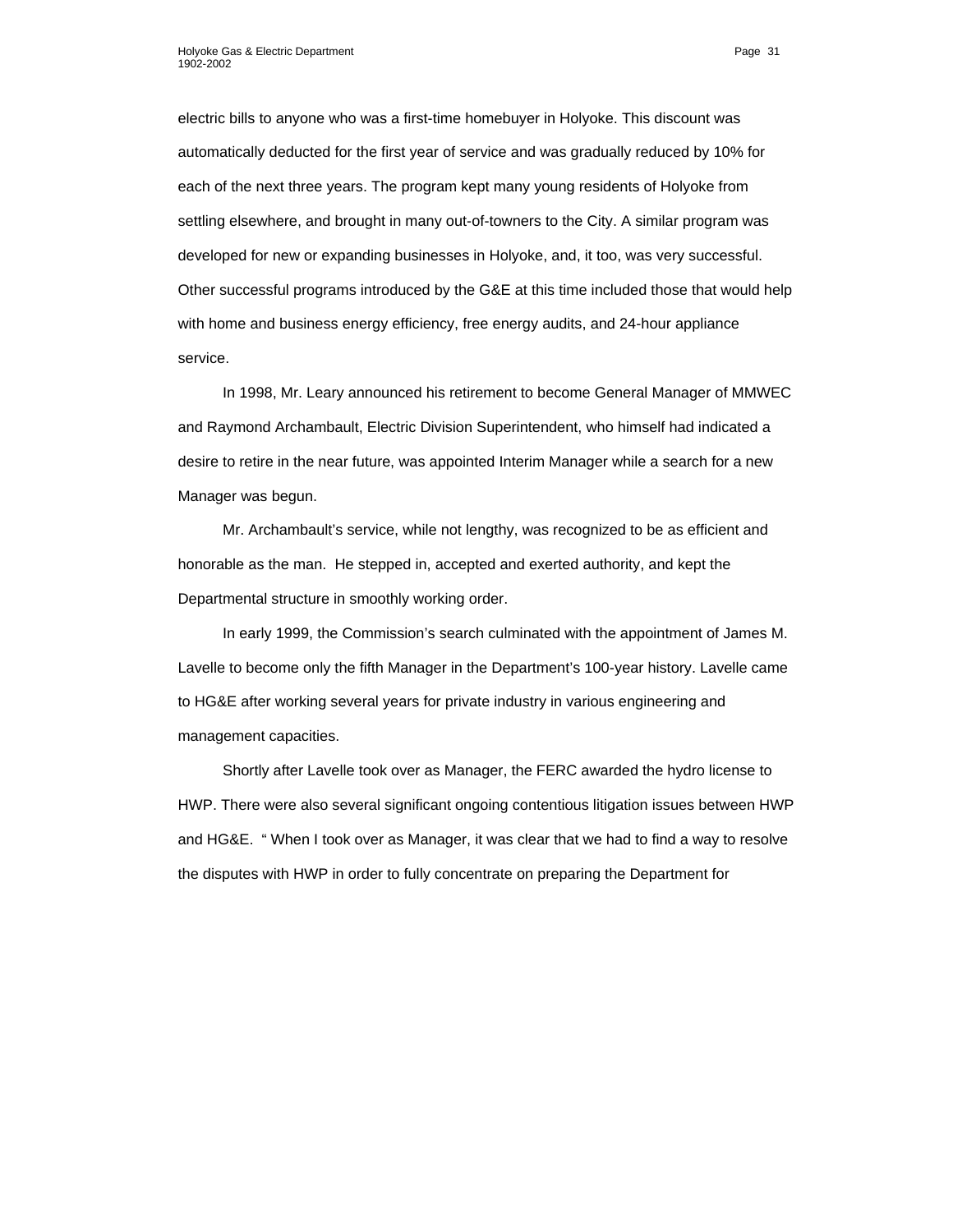deregulation of the industry and the many other significant Departmental issues that required attention."

Deregulation also prompted change within Northeast Utilities. As required by the new law, NU segregated regulated affiliates from non-regulated affiliates. The reorganization resulted in changes in the control of HWP, which was put under the management of an unregulated affiliate of NU. With new management and new vision for HWP and HG&E, each side looked for an opportunity to establish a cooperative resolution to the outstanding disputes.

That opportunity arose in mid-1999, during discussions between HG&E and NU regarding an expiring power supply contract between the two parties. It became clear from these discussions that there was the potential to work cooperatively to resolve some of the outstanding disputes. Over the next few months Mr. Lavelle and staff met with officials from NU to structure a broad settlement of issues. In June of 2000, HG&E and HWP signed a Memorandum of Understanding that outlined the settlement whereby HG&E would purchase the Holyoke Dam and canal system, the HWP retail franchise and customer base, and several real estate holdings for \$17.55 Million. With this purchase all outstanding litigation between the two parties was also resolved. The HG&E staff conducted extensive due diligence for the project and the Purchase and Sale Agreement was signed in October 2000. On December 14, 2001, one day short of the ninety-ninth anniversary of the HG&E, the unimaginable happened. The Holyoke Gas & Electric Department, with Jim Lavelle in charge closed the deal to purchase the Holyoke Dam, canal system, and retail franchise, and also resolved all outstanding disputes with HWP.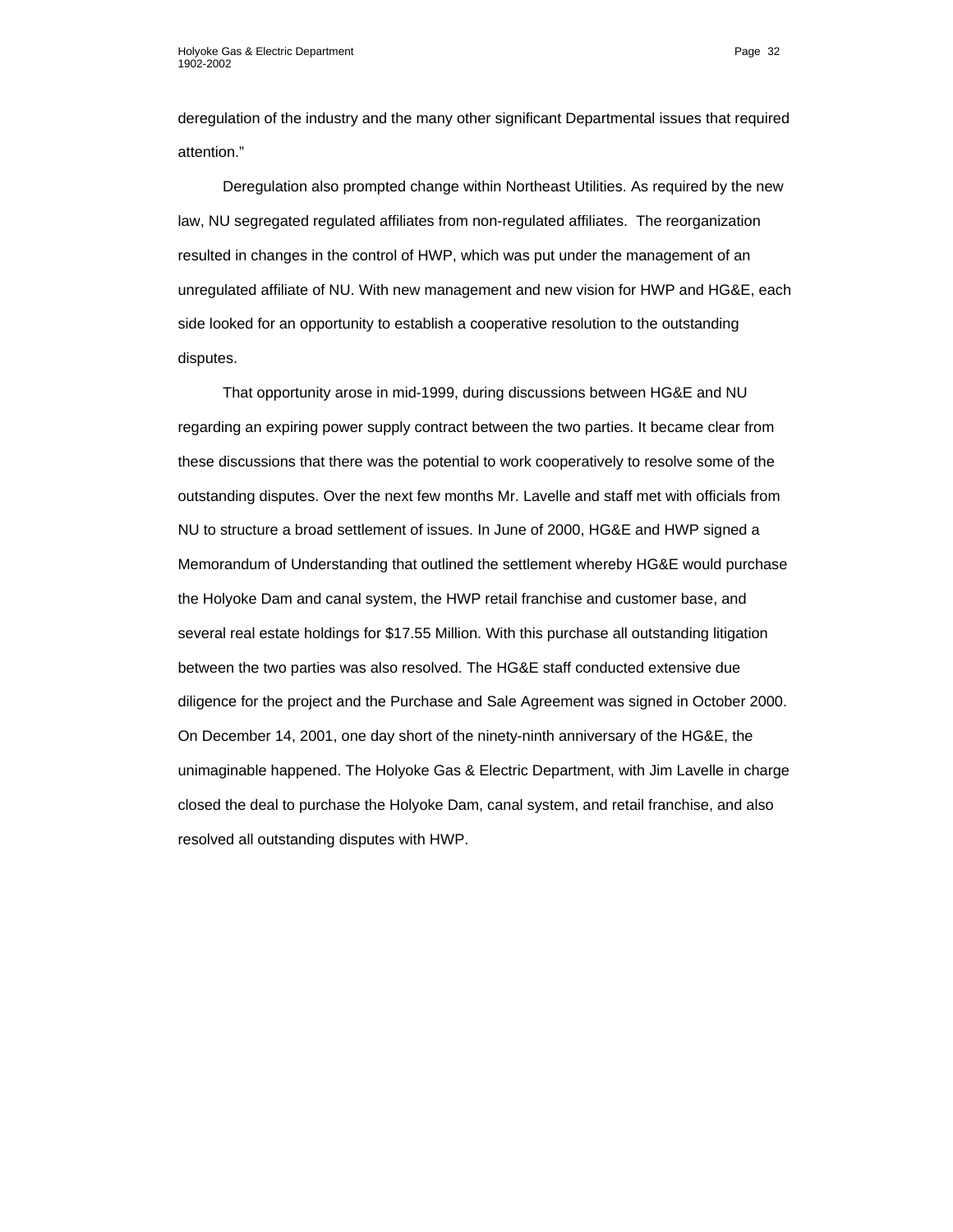Lavelle believes the Department was able to accomplish the purchase due to the support of the Commission, the Mayor and the City Council. Says Lavelle, "We were extremely fortunate to have a very capable Commission that clearly understood the legal and technical implications at each stage. There was a tremendous amount of engineering and legal support from the Commission throughout the process. We were also fortunate to have a Mayor and City Councilors who were sincerely interested in doing the right thing for the City. Each took the time to study the issue. They asked tough questions and we gave them all of the information they asked for." The City council approved the financing for the acquisition by a 14-1 vote. Lavelle further stated that, "The City Council has always been very good to the HG&E. The Department is a large business with significant capital needs. Over the years, the Department has worked closely with the Mayors and City Council to keep them informed of the various capital needs. Obviously the Council and Mayors have appreciated that and have been supportive." Lavelle credits the Managers who preceded him for establishing that credibility. He also credits the success of the acquisition to the efforts of the numerous employees past and present.

\*\*\*

What's in store for the next 100 years? At the pace the world is changing, Mr. Lavelle forecasts many challenges ahead and if the current pace is any indication, the next century will be very dynamic. The Department is busy with the integration of the acquired HWP assets as well as many other major projects. Hydro Division Superintendent Paul Ducheney explains, "The new license contains many requirements for capital upgrades and operational changes. We have established a comprehensive capital improvement plan that will implement the necessary capital improvements, the majority within the next five years."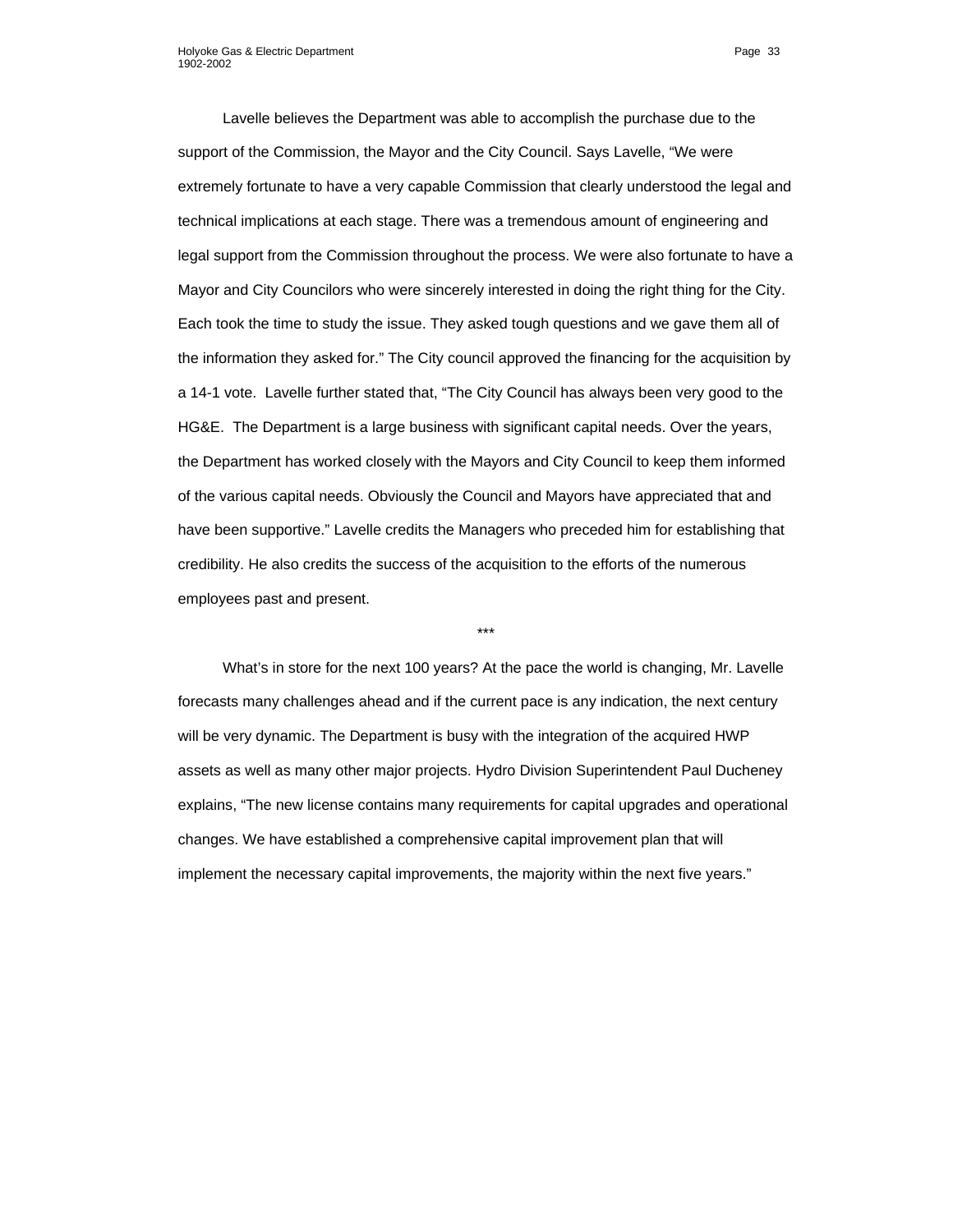Deregulation continues to evolve and the Department is making efforts to streamline all operations in order to successfully compete in the deregulated industry. The continued restructuring of the industry significantly impacts HG&E, one of the few Massachusetts municipal utilities that own transmission assets.

The Department has also broken ground on a \$6 Million upgrade to its steam operation. Two new high-efficiency boilers will be installed and running during 2003. Tim Shannon, Superintendent of the Gas and Steam Divisions, states " this investment will allow us to continue to provide low-cost steam to many municipal and industrial customers, and will put us in position to do it more profitably."

The Department has also taken the Telecommunications business from a municipal Internet network to one of the best Internet Service Providers in the Pioneer Valley. HG&E currently provides high-speed Internet, data and voice transport services to many large commercial and industrial customers as well as most of the municipal buildings. Not only does this service provide necessary capabilities, it provides real opportunities to run municipal government and businesses more efficiently. This Telecommunications Division has yet to become equivalent to gas and electric functions, but it shows the possibility. Management and the Commission feel that it is their obligation to encourage this development in order to make available to Holyoke citizens at fair rates all of the possibilities of it, many as yet unforeseen.

Mr. Lavelle emphasizes that the Department will also be focusing on its core mission to sustain its competitive position: "The Department will have to maintain its customer base by providing low rates, reliable services and great customer service."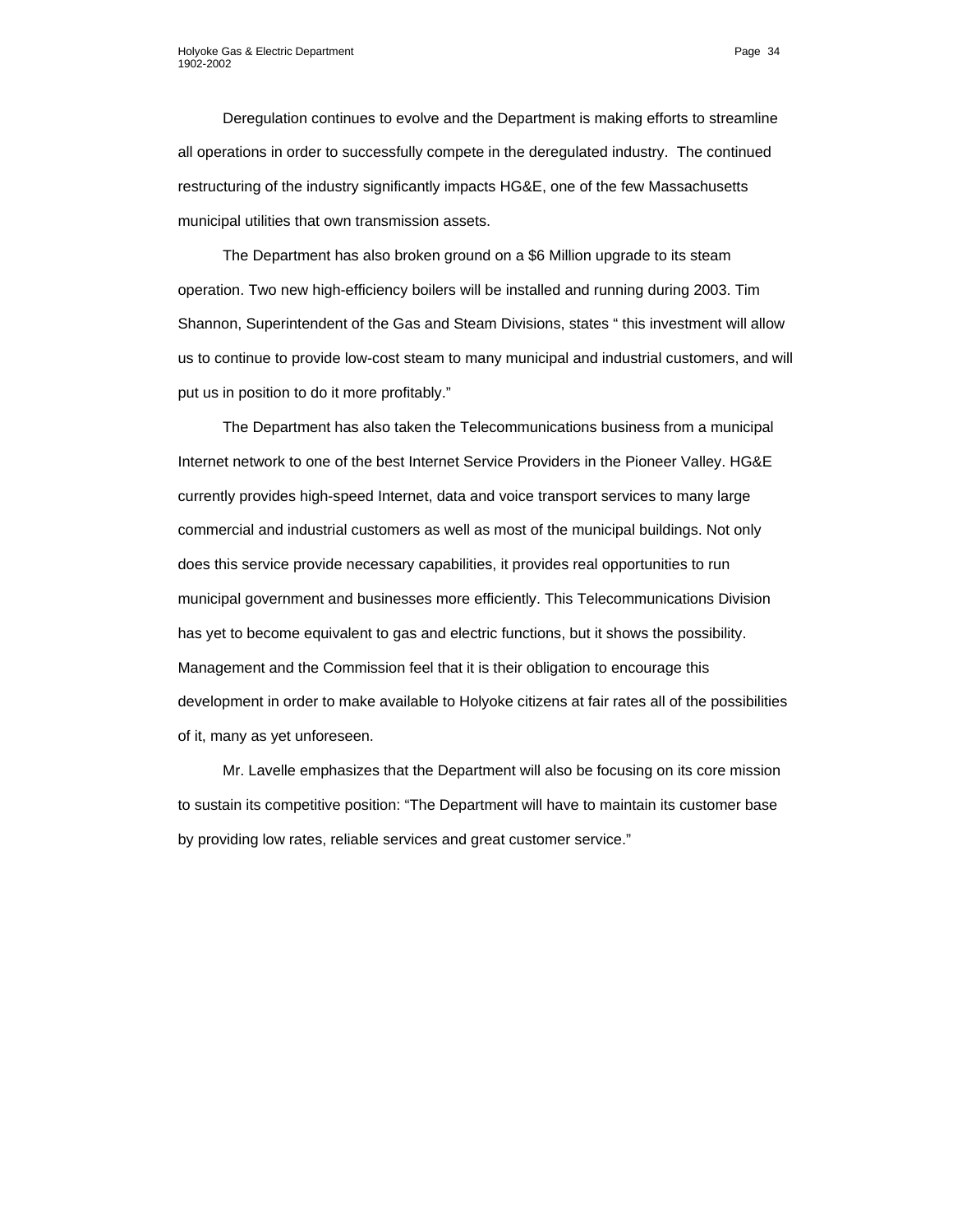Commissioner Fran Hoey agrees. "It's important to run the business as if we were in competition all the time," said Hoey. "It's not [about] one-time give backs, it's being able to have the business perform well enough to keep the rates down all the time. If you compare rates between the municipals and investor-owned utilities, you are going to find the municipal rates are better. If we continue to keep the rates better and continue to give our high level of service, we'll be successful in a competitive environment all the time."

"By the [time of the] dam acquisition we had accomplished so much in terms of minimizing litigation and conflict," says Neil Moriarty, Chairman of the Holyoke Gas & Electric Department Commission, "that now… it is a question of enhancing the effectiveness of the Department for the benefit of its rate payers. This is the kind of thing I foresee as needed and absolutely in the offing in the future."

\*\*\*

No single decade in the G&E's history should be singled out as particularly monumental for the Department. During each, the Department made remarkable progress and made considerable improvements to its plant and its services. Nor should any particular Manager be singled out as especially influential; all of the individuals who have held that title since the G&E's inception have provided strong leadership and left their own indelible imprint. It is notable, however, that each of these managers attributes the Department's great successes to its employees. Customers note that the pride the employees take in delivering exceptional service is evident. And the loyalty the employees feel towards the Department is just as clear.

Angel Maldonado, Electric Division Underground Foreman, was in his early thirties when he was hired by the G&E, and expressed appreciation for the Department and his co-